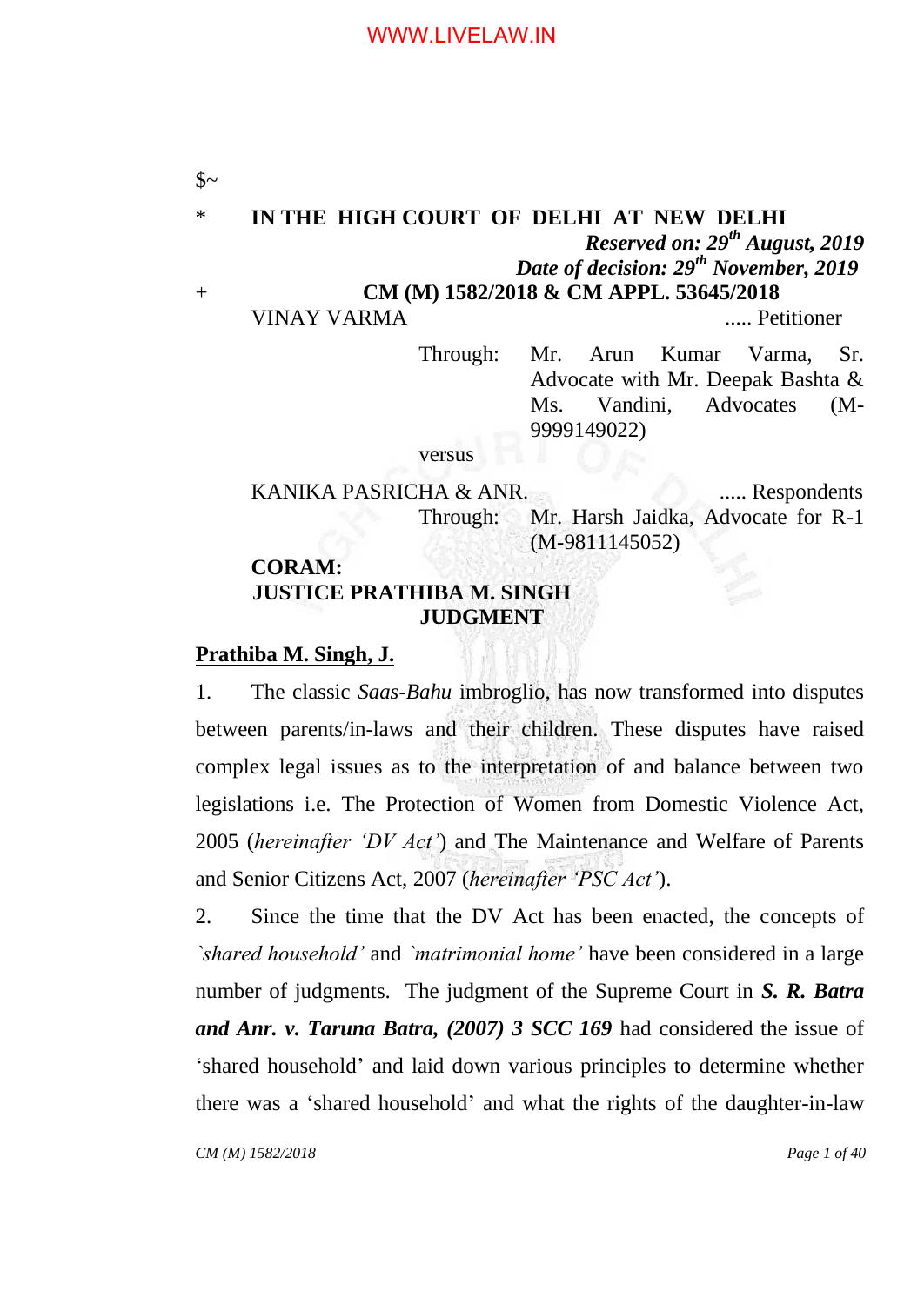were. The question as to whether the daughter-in-law would be entitled as a matter of right to live in the home of her in-laws has, thereafter, been dealt in several judgments of this Court. Subsequent to *Taruna Batra (supra)*, there have been decisions where some Courts have held that irrespective of whether the property belongs to the in-laws or not, so long as the daughterin-law was living in the said home and no alternate accommodation had been made available to her by her husband, she could continue to live and any attempt to evict her would constitute domestic violence. On the other hand, there have been decisions where it has been held that if the house of the in-laws belongs exclusively to them, the same would not constitute a `shared household' under Section  $2(s)$  of the DV Act. The only right of the woman in such cases would be to seek maintenance from the husband or children.

3. The conundrum gets more complex with the enactment of the PSC Act which permits senior citizens and parents to take proceedings for removal of their children from the house which exclusively belongs to them under the definition of `maintenance'.

*CM (M) 1582/2018 Page 2 of 40* 4. There are several categories of disputes which have arisen between parents/in-laws/children. The first category of cases are ones in which the parents/in-laws have developed acrimony either with the son and daughterin-law jointly and/or individually resulting in the parents/in-laws seeking the right of exclusive residence either in the form of possession and injunction or seeking eviction of the son/ daughter-in-law. The second category of cases are also those where there is a rift between the son and the daughterin-law and either in collusion with the son or otherwise, an attempt is made to evict the daughter-in-law. In most cases, the son i.e. the husband either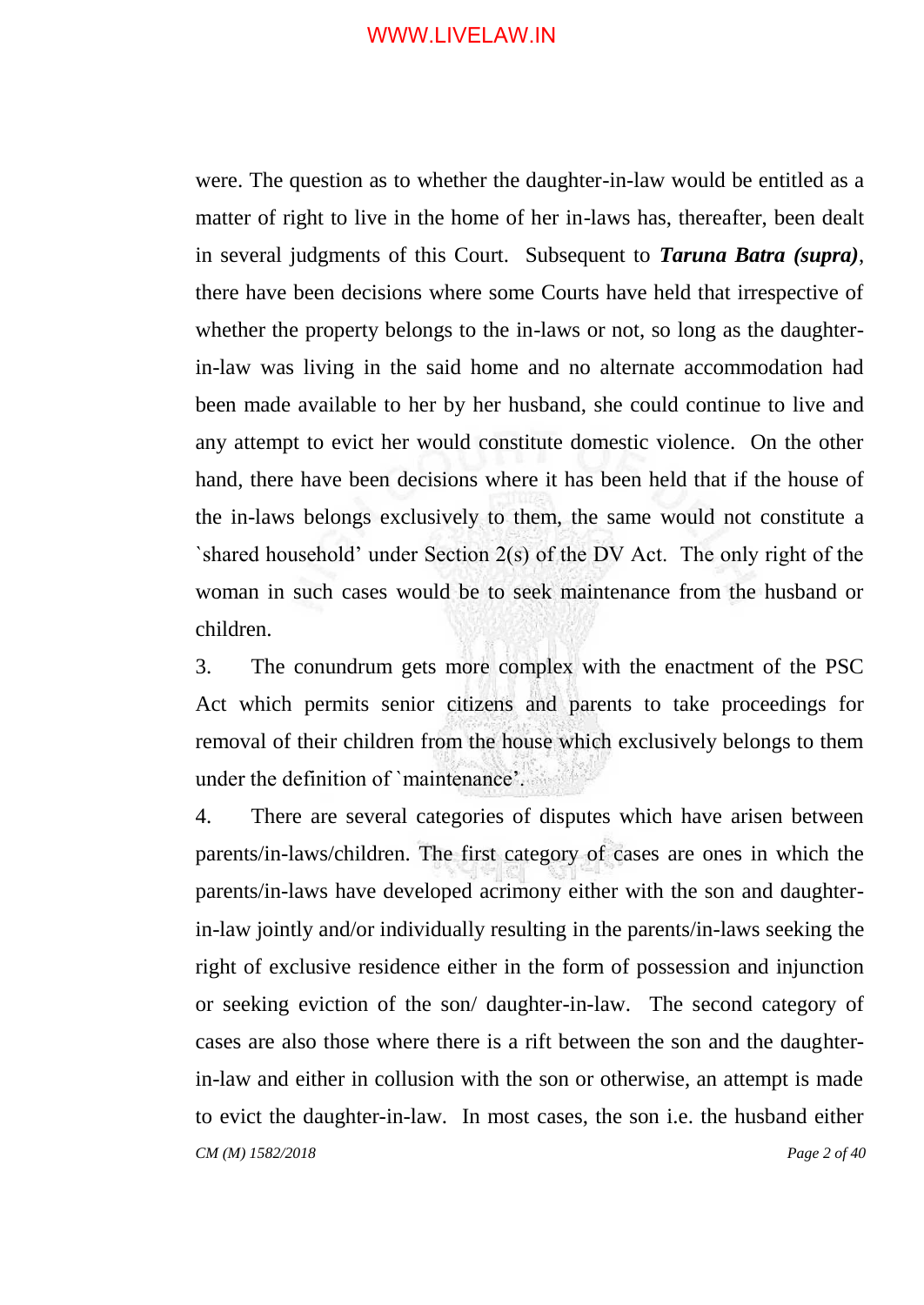simply does not appear in the proceedings or refuses/fails to provide maintenance to the wife. Further, in some cases it is noticed that the son is in collusion with the parents and leaves the residence of the parents only in order to enable his parents to evict the daughter-in-law. In the third category of cases, the son has actually moved out of the residence and lives in a different residence. However, the daughter-in-law refuses to move from the residence of the in-laws due to a lack of alternate accommodation or otherwise.

5. Disputes are pending either in the criminal courts, under the DV Act, in the Family Courts, before the Special Tribunal constituted under the PSC Act, Civil Courts and Writ Courts where possession and eviction is sought. Though, there is no doubt that the decision in each case depends upon the facts and circumstances, the overarching pattern is very clear that the parents/in-laws rely on their rights under the PSC Act and the daughter-inlaw relies on the DV Act. Even in proceedings which are not filed under the PSC Act, the same is cited to seek protection and enforcement of rights recognised therein, in civil and criminal proceedings.

#### *Facts of the present case*

6. In the present case, the Plaintiff is the father in law and the Defendant no.1 is the daughter in law and the Defendant No.2 – Sh. U.K. Verma is the son. The suit property is A-1/156, Safdarjung Enclave, New Delhi, purportedly belongs to one Shri K. A. Sethi. He is the father-in-law of the Plaintiff i.e. Shri Vinay Verma. As per the plaint, Shri Vinay Verma and his family including his wife, Ritu Verma, their son Shri U.K. Verma and daughter Prea Vani Verma all resided in the suit property. However,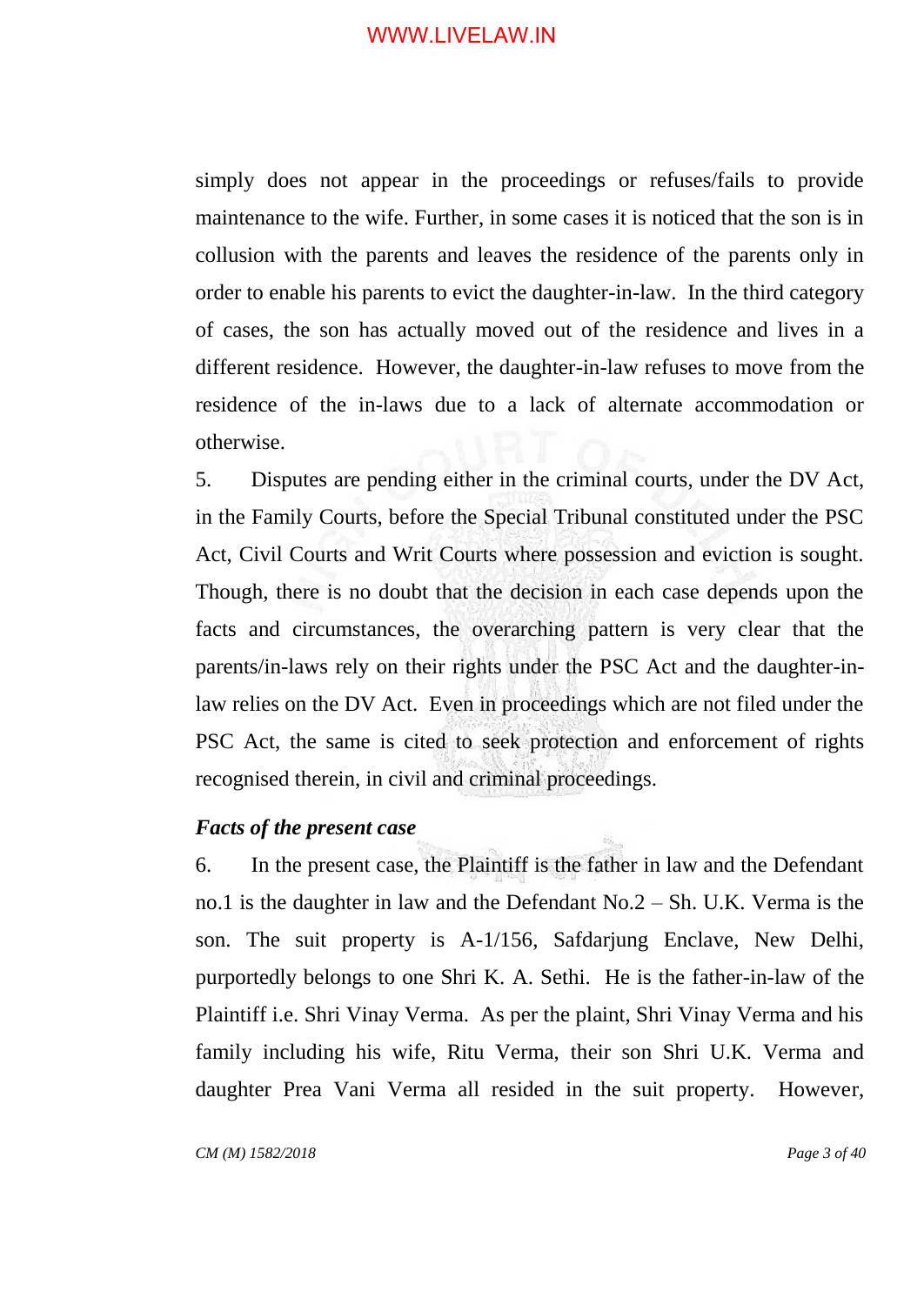acrimony occurred between the son and daughter-in-law resulting in the son leaving the house and allegedly staying with his grand-parents at E-1, Saket, New Delhi. This fact is disputed by the daughter-in-law, who states that the son is colluding with his parents and, in fact, lives in the same house i.e. the suit property.

7. The suit for mandatory injunction was filed by Sh. Vinay Varma, before the Senior Civil Judge with the following relief:

> "*It is, therefore, respectfully prayed that this Hon"ble Court may be pleased to pass a decree of Mandatory Perpetual Injunction, directing the first defendant to vacate the home and household of the plaintiff, at A-1/156, Safdarjung Enclave, New Delhi, and to restrain the first defendant from entering the home or personal space of the plaintiff.*"

8. In her written statement, the daughter-in-law avers that after her marriage on 30<sup>th</sup> January, 2015 which was solemnized in Delhi she had moved into the suit property. In the written statement, she does not dispute the contents of paragraph 12 of the Plaint that the property is owned by the father-in-law of the Plaintiff. She merely states in paragraph 12 that the Plaintiff has not placed any documents to show the ownership or the arrangement with the father-in-law.

9. According to the Plaintiff, the Defendant, therefore, admits that the property does not belong to her or to her father-in-law. Thus, under Order XII Rule 6 Civil Procedure Code ("CPC") since the ownership by Shri K. A. Sethi is admitted and the suit property cannot be treated as `shared household" as per the judgment in *Taruna Batra (supra)* under the DV Act, a decree on admission is prayed.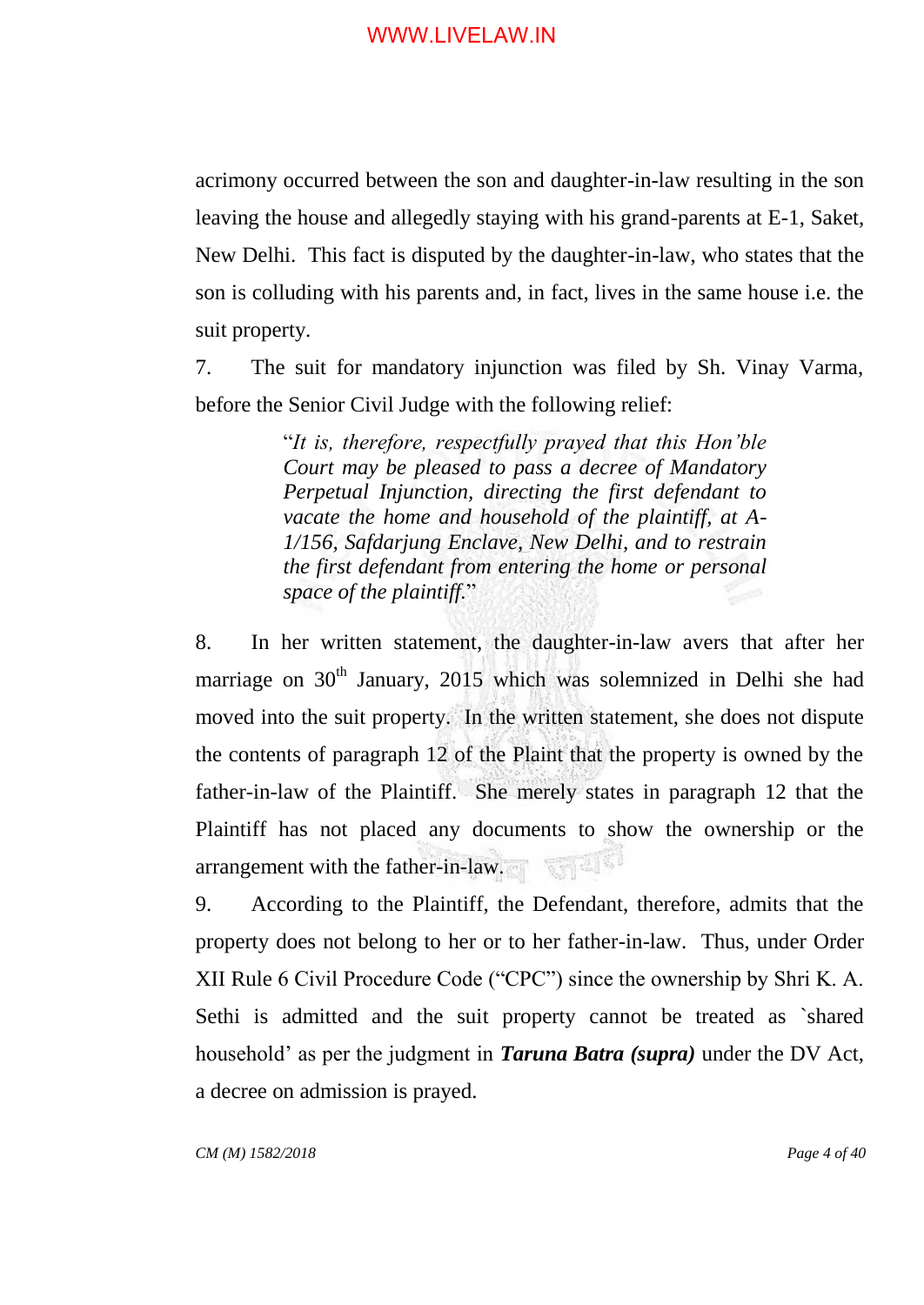10. In reply to the application under Order XII Rule 6 CPC, the daughterin-law denies that she had ever admitted ownership of Shri K. A. Sethi. In reply to paragraphs 4 and 5 where it is specifically contended that Shri K. A. Sethi is the owner that she has admitted this fact in DV proceedings, she pleads that since the admitted case of the Plaintiff itself is that he is not the owner, there is no admission by her.

11. Under these circumstances, the application was heard by the ld. Trial Court and was dismissed vide order dated  $20<sup>th</sup>$  August, 2018. The trial judge observed in the impugned order as under:

> "*7. It is pertinent to mention herein that vide order dated 18.07.2016, Ld. Predecessor had dismissed the application of plaintiff U/o XXXIX Rule 1 and 2 CPC after giving detailed reasoning. Thereafter, plaintiff filed application u/o XII Rule 6 CPC. It seems that plaintiff is trying to seek the same relief vide this application U/o XII Rule 6 CPC which was denied to him at the time of dismissal of his application U/o XXXIX Rule 1 and 2 CPC. Moreover, perusal of written statement and its comparison with plaint reveals that there are no clear admissions on behalf of defendant no.1 to enable the plaintiff to get the suit decreed U/o XII Rule 6 CPC.*

> *8. Defendant no.1 has merely admitted the factum of her marriage with defendant no.2 and the fact that she is residing in the suit premises. However, she has clearly stated that she is residing in the suit premises in her legal right as it is a matrimonial home of defendant no.1. Moreover, plaintiff had himself admitted that he is not the absolute owner of the suit property, therefore, it cannot be said that defendant no.1 has no right to reside in the suit property. The suit property is the matrimonial house of defendant no.1 and she has right to reside in the matrimonial home till*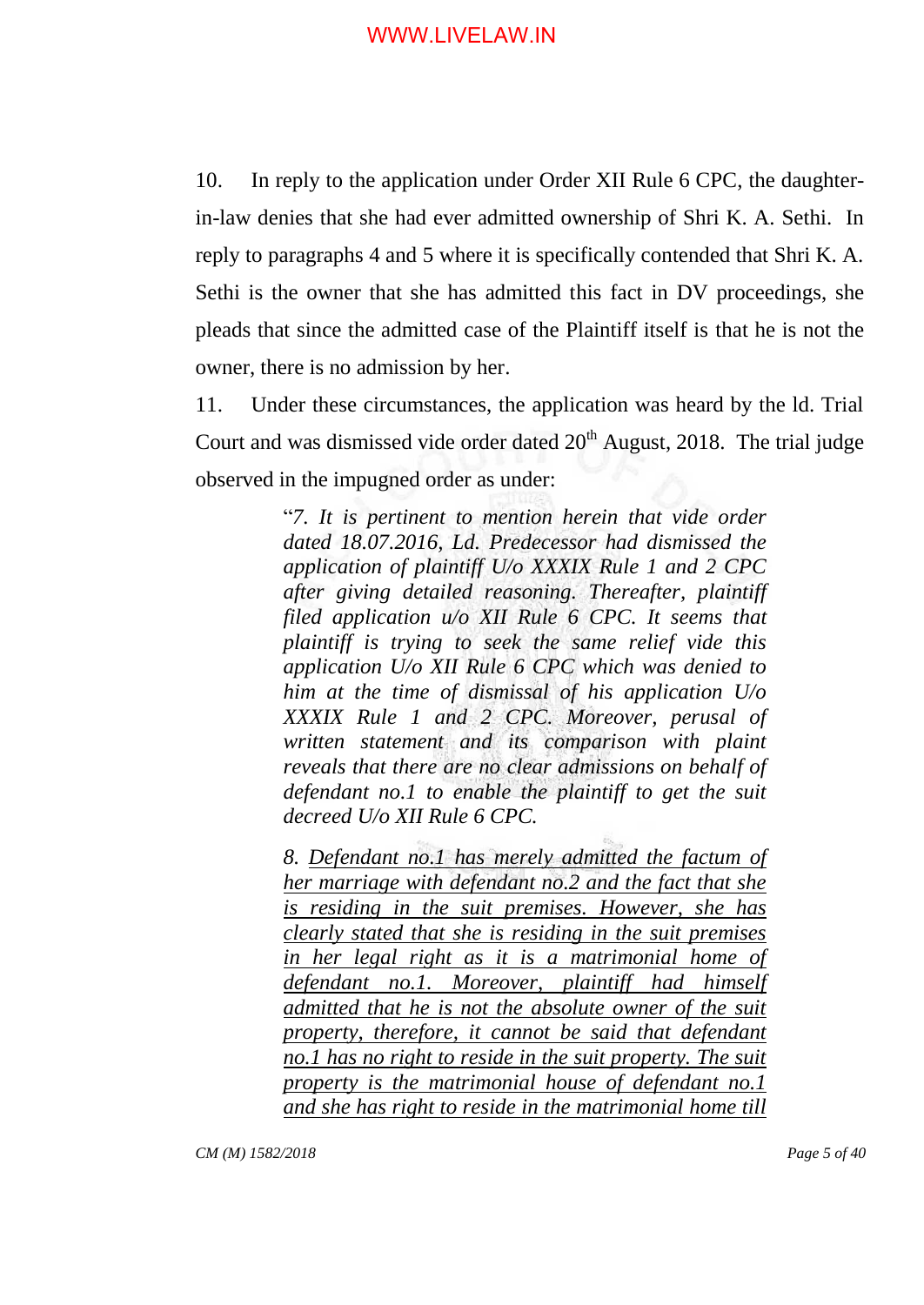*the subsistence of marriage with defendant no.2. Defendant no.2 has not appeared in Court and not put forth his stand. Therefore, in this case, he cannot be compelled to provide any alternate accommodation to defendant no.1 to reside in it, in lieu of the matrimonial home. Matrimonial home is the only place where defendant no.1 can reside till the subsistence of her marriage with defendant no.2. Therefore, no ground for allowing application U/o XII Rule 6 CPC is made out. Application of plaintiff U/o XII Rule 6 CPC stands dismissed.*

*9. Application of plaintiff U/o XII Rule 6 CPC r/w Section 151 CPC stands disposed off accordingly."*

12. The Trial Court came to the conclusion that similar orders were prayed for in the application under Order XXXIX Rules 1 and 2 CPC which was rejected. The Trial Court held that since the suit property is the matrimonial house, the Defendant No.1/ Respondent No.1(daughter–in-law) has a right to reside in the same till the subsistence of the marriage.

13. The present petition has been filed challenging the impugned order dismissing the application under Order XII Rule 6. The submission of Mr. Arun Verma, ld. Senior Counsel for the Petitioner is that the application has been wrongly rejected as the daughter-in-law does not dispute the fact that the property does not belong to her husband and in fact also does not belong to her in-laws. Since the husband of the Defendant No.1 does not have any rights in the property, the application ought to have been allowed. According to ld. Senior Counsel, there is no triable issue in the present case. He relies upon the judgment of the Supreme Court in *Taruna Batra (supra)*. 14. On the other hand, ld. Counsel for the Respondent Mr. Harsh Jaidka, submits that the son is in collusion with the parents. It has been wrongly

*CM (M) 1582/2018 Page 6 of 40*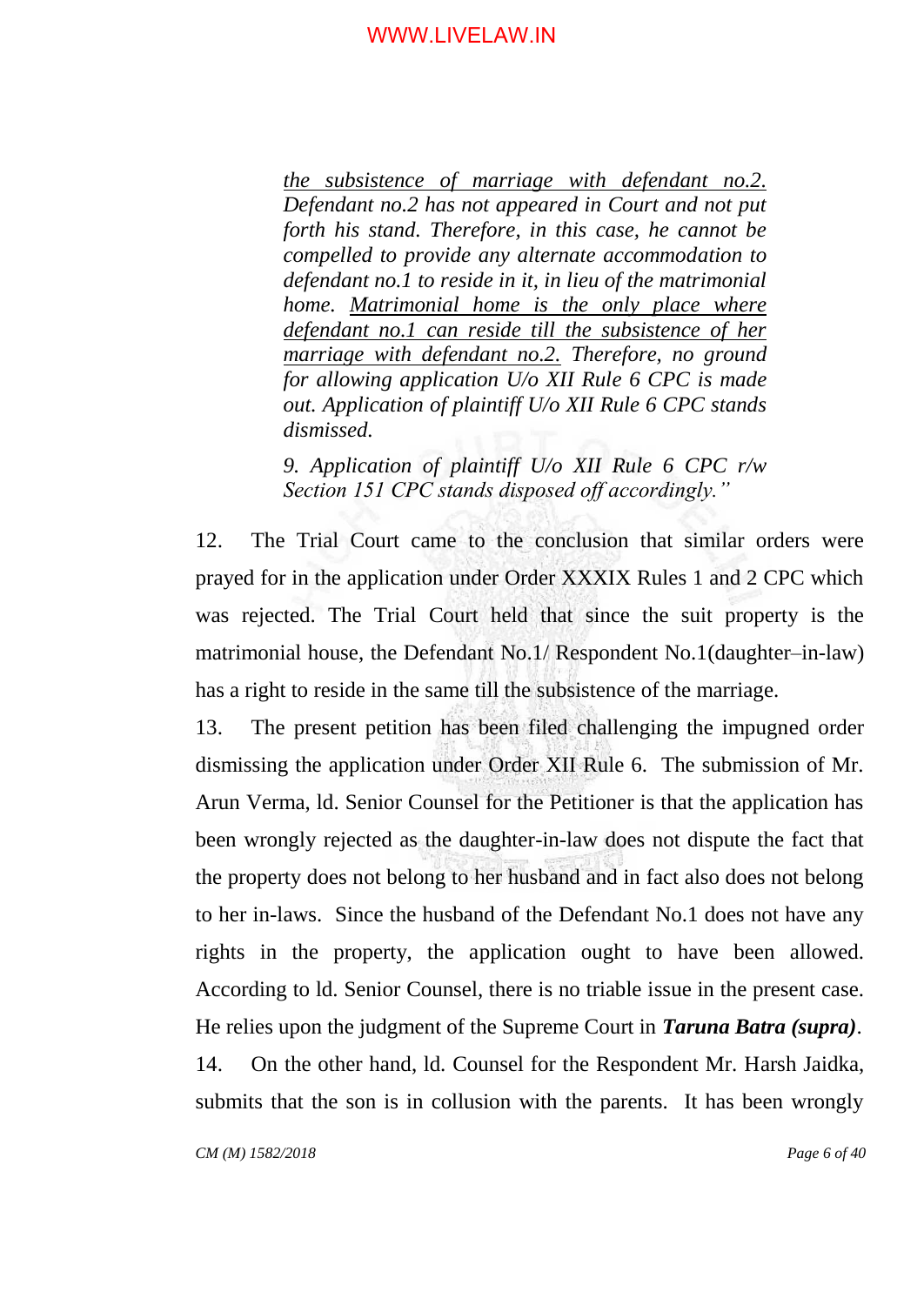projected in the plaint that he does not live in the suit property. However, in reality he continues to live with the parents and, thus, the suit property continues to be her matrimonial home. He relies upon the judgment of the Supreme Court in *Hiral P. Harsora & Ors. v. Kusum Narottamdas Harsora & Ors., (2017) CRI.L.J. 509* which has interpreted the DV Act. He further submits that similar reliefs sought in the injunction application have also been rejected. He relies upon the order passed in the injunction application wherein the Trial Court has observed as under:

> "*10. In the present case,, it is undisputed that the defendant no.1 after her marriage to the defendant no.2 resided at the suit property along with her husband and his parents and it is her matrimonial home, where she is still residing, though her husband has temporarily shifted with his grandparents, admittedly to avoid her company. It is also undisputed that in view of "S.R. Batra Vs. Taruna Batra and Neetu Mittal, 136 (2007) DLT 1 (SC) =I (2007) SLT 1=1(2007) DMC 1(SC)=2007(3) SCC 169, the suit property is not the shared household of the defendant no.1 as her husband has no right, title or interest in the same.*

> *11. Having, said so, it is noteworthy that even the plaintiff has no right, title or share in the suit property which is owned by father-in-law of the plaintiff and the latter is residing therein gratuitiously along with his family members, merely as permissive user thereof. Further, it is not the case of the plaintiff that he has been asked to vacate the suit property by his father-inlaw for any reason. Moreover, the husband of the defendant no.1 is stated to have temporarily shifted to his grandparents' house. In such circumstances, the defendant no. 1, his wife has no place to go and her matrimonial home, where she was residing with her husband after her marriage appears to be the most*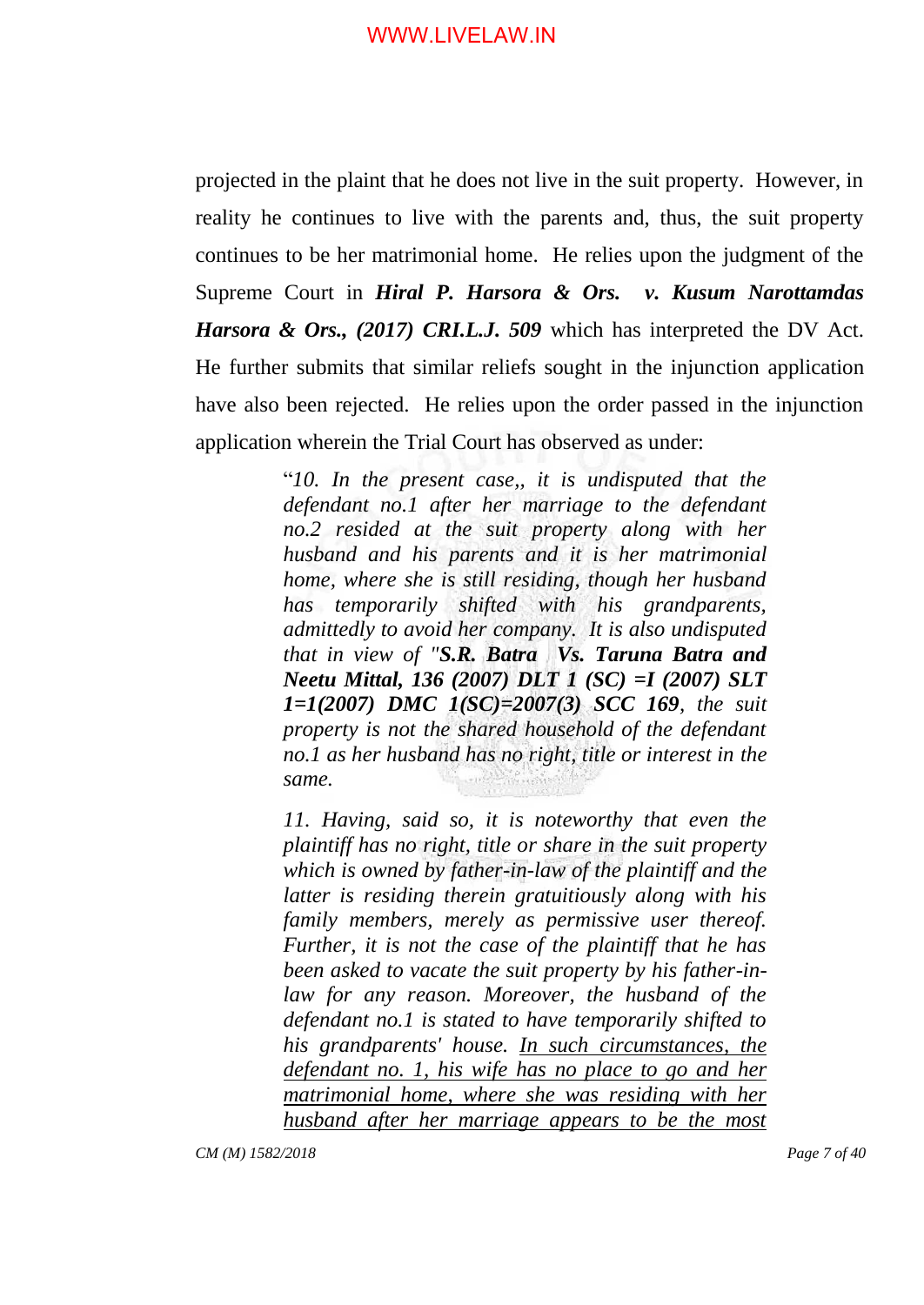*suitable residence for her till the time her husband provides her with an alternative accommodation or allowance for the same. As such, plaintiff has failed to establish any prima facie legal case in his favour to remove his daughter-in-law from the suit premises.*

*12. As regards the ingredient of irreparable loss, the plaintiff has alleged that due to erratic timings of defendant no.1 as well as persistent threats by her, the plaintiff feels harassed and also feels that her safety and security may be at risk, for which he may be held responsible. In my considered opinion, defendant no.1 being a lady cannot be rendered roofless at the instance of her father-in-law who apprehends false complaints at her behest or feels indirectly responsible for the safety and security of his daughter-in-law if she is residing at her matrimonial house. On the contrary, in the given facts and circumstances, when the defendant no.1's husband has shifted out, and she has not been provided with any alternative accommodation, irreparable loss in terms of safety and security, which cannot be compensated in terms of money shall be caused to her in case she is removed therefrom. Similarly, balance of convenience also tilts in favour of the plaintiff who requires the safety and security of her matrimonial home till the final disposal of the case on merits.*

*13. In view of the aforesaid discussion, I conclude that the plaintiff has failed to establish any of the three ingredients required for granting relief of interim mandatory injunction as expected in Dorab Cawasji Warden's case (supra). Accordingly, application U/o XXXIX Rule 1 and 2 CPC stands dismissed.*"

15. Mr. Jaidka, ld. counsel also submits that in the suit, issues have been framed and evidence by way of affidavit has also been filed. The case is at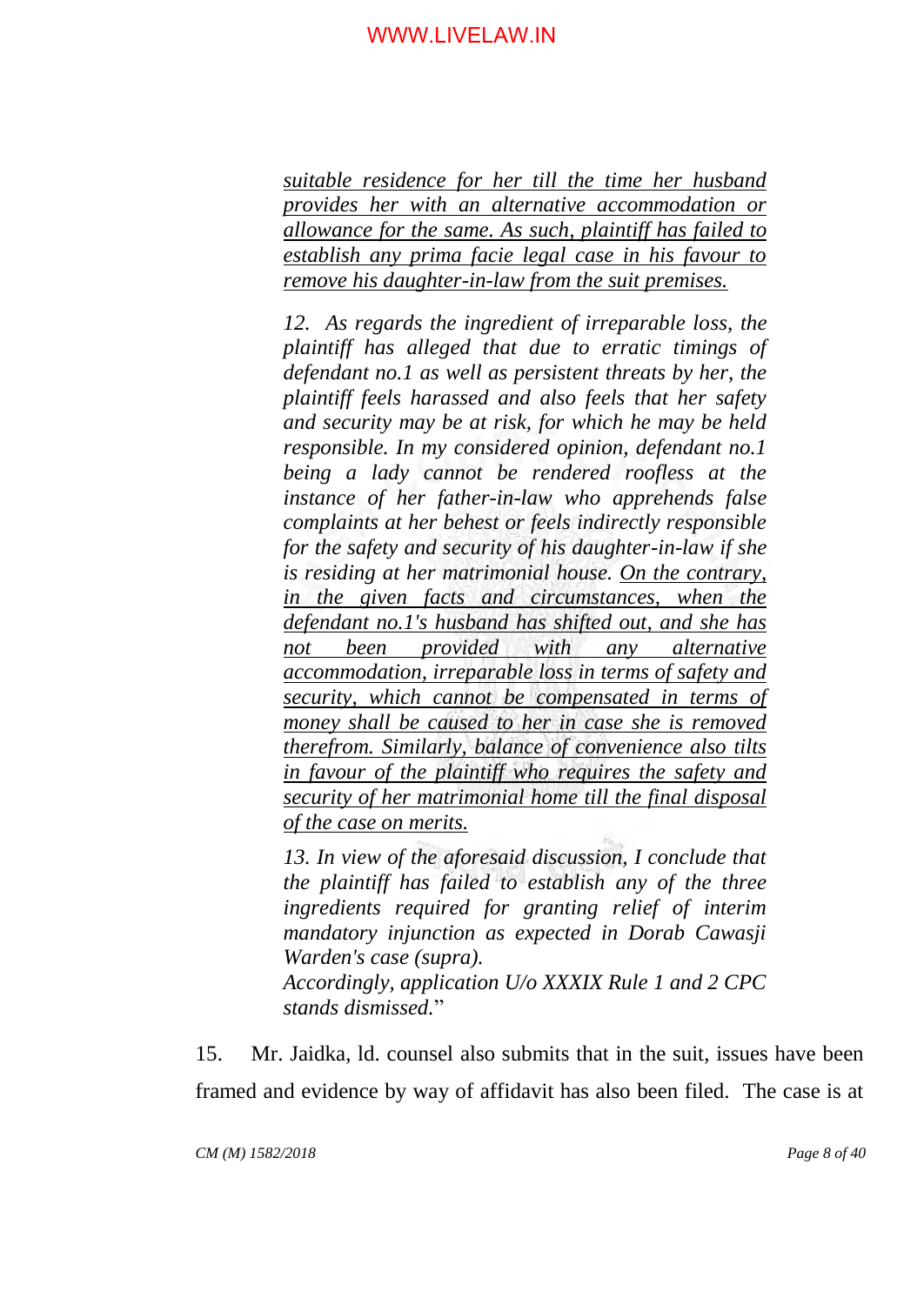the stage of cross-examination of the Plaintiff. Thus, he submits that this is not a fit case for passing of decree under Order XII Rule 6 CPC.

# *Analysis and Findings*

16. The Court has considered the rival submissions of the parties. Before coming to the merits of the dispute, it is necessary to review the various decisions dealing with the two statutes at hand.

# *Supreme Court judgments*

17. The lead decision which is also relied upon by the Petitioner is *Taruna Batra (supra),* wherein the Supreme Court observed as under:

> "*24*. *Learned counsel for the respondent Smt. Taruna Batra stated that the definition of shared household includes a household where the person aggrieved lives or at any stage had lived in a domestic relationship. He contended that since admittedly the respondent had lived in the property in question in the past, hence the said property is her shared household.*

*25. We cannot agree with this submission.*

*26. If the aforesaid submission is accepted, then it will mean that wherever the husband and wife lived together in the past that property becomes a shared household. It is quite possible that the husband and wife may have lived together in dozens of places e.g. with the husband's father, husband's paternal grand parents, his maternal parents, uncles, aunts, brothers, sisters, nephews, nieces, etc. If the interpretation canvassed by the learned counsel for the respondent is accepted, all these houses of the husband's relatives will be shared households and the wife can well insist in living in the all these houses of her husband's relatives merely because she had stayed with her husband for some time in those houses in the past. Such a view would lead to chaos and would be absurd.*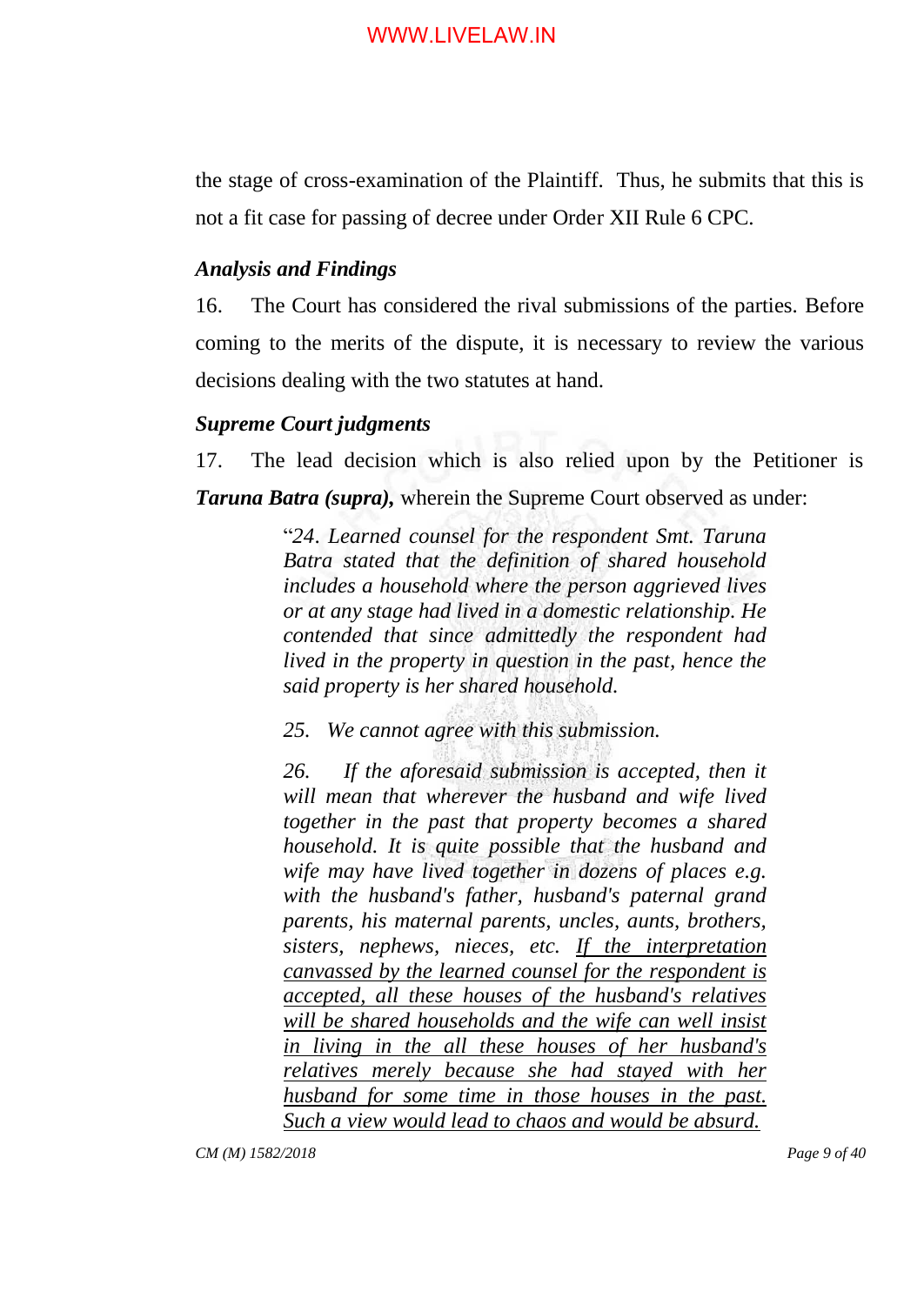*27. It is well settled that any interpretation which leads to absurdity should not be accepted.*

*28. Learned counsel for the respondent Smt Taruna Batra has relied upon Section 19(1)(f) of the Act and claimed that she should be given an alternative accommodation. In our opinion, the claim for alternative accommodation can only be made against the husband and not against the husband's (sic) in-laws or other relatives.*

*29. As regards Section 17(1) of the Act, in our opinion the wife is only entitled to claim a right to residence in a shared household, and a shared household would only mean the house belonging to or taken on rent by the husband, or the house which belongs to the joint family of which the husband is a member. The property in question in the present case neither belongs to Amit Batra nor was it taken on rent by him nor is it a joint family property of which the husband Amit Batra is a member. It is the exclusive property of appellant No.2, mother of Amit Batra. Hence it cannot be called a "shared household".*

*30. No doubt, the definition of "shared household" in Section 2(s) of the Act is not very happily worded, and appears to be the result of clumsy drafting, but we have to give it an interpretation which is sensible and which does not lead to chaos in society."*

The above judgment was rendered by the Supreme Court in 2007.

18. In *Vimalben Ajitbhai Patel and Ors. vs Vatslabeen Ashokbhai Patel and Ors. (decided on 14th March, 2008) AIR 2008 SC 2675,* the Supreme Court considered a petition filed by the in-laws where it noticed that both the in-laws were very old and the daughter in law was permitted to pursue her remedies against her husband. The Court held as under: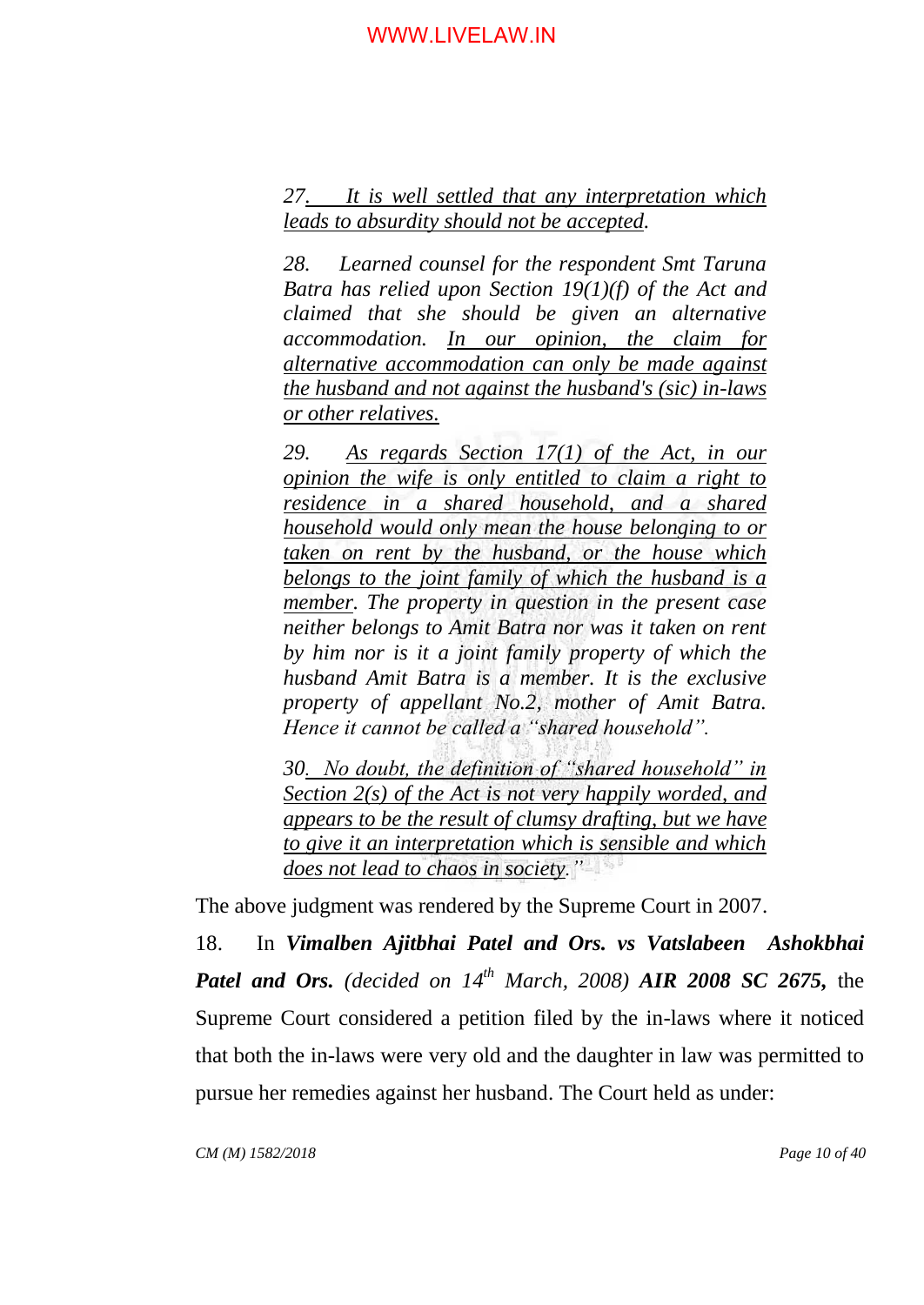*"24.The Domestic Violence Act provides for a higher right in favour of a wife. She not only acquires a right to be maintained but also there under acquires a right of residence. The right of residence is a higher right. The said right as per the legislation extends to joint properties in which the husband has a share.*

*25. Interpreting the provisions of the Domestic Violence Act this Court in S.R. Batra v. Taruna Batra (2007)3SCC169 held that even a wife could not claim a right of residence in the property belonging to her mother-in-law, stating:*

*17. There is no such law in India like the British Matrimonial Homes Act, 1967, and in any case, the rights which may be available under any law can only be as against the husband and not against the father-in- law or motherin-law.* 

*18. Here, the house in question belongs to the mother- in-law of Smt Taruna Batra and it does not belong to her husband Amit Batra. Hence, Smt Taruna Batra cannot claim any right to live in the said house.* 

*19. Appellant 2, the mother-in-law of Smt Taruna Batra has stated that she had taken a loan for acquiring the house and it is not a joint family property. We see no reason to disbelieve this statement.*

# *....*

*28. The said orders might have been passed only on consideration that Sonalben is a harassed lady, but the fact that the appellant is also a much harassed lady was lost sight of. She has more sinned than sinning. Appellant and her husband are old. They suffer from various diseases. They have been able to show before the Court that they had to go to the United States of America for obtaining medical treatment. They, we* 

*CM (M) 1582/2018 Page 11 of 40*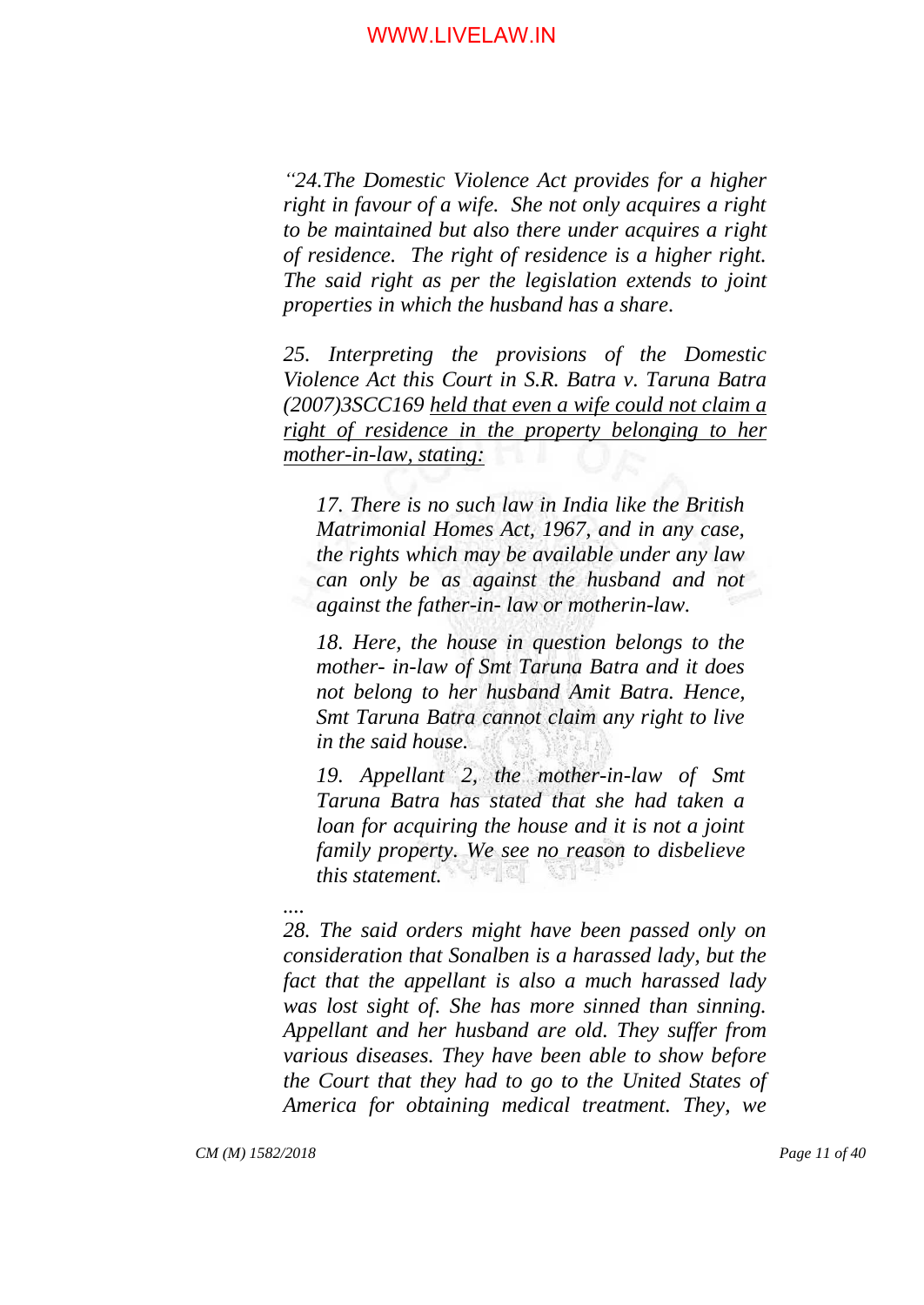*would assume, have violated the conditions of grant of bail but the consequence therefore must be kept confined to the four corners of the statutes.*

*....*

*43. Having regard to the facts and circumstances of this Court we are of the opinion that the interest of justice shall be subserved if the impugned judgments are set aside with the following directions:* 

*i) The property in question shall be released from attachment.*

*ii) The 3 rd respondent shall refund the sum of Rs. 1 lakhs to the respondent with interest @ 6% per annum.*

*iii) The amount of Rs. 4 lakhs deposited by the 1st respondent shall be refunded to him immediately with interest accrued thereon.*

*iv) The 3 rd respondent should be entitled to pursue her remedies against her husband in accordance with law.*

*v) The Learned Magistrate before whom the cases filed by the 3d respondent are pending should bestow serious consideration of disposing of the same, as expeditiously as possible.* 

*vi) The 3 rd respondent shall bear the costs of the appellant which is quantified at Rs. 50,000/- (Rupees fifty thousand) consolidated.* 

*44. The appeals are allowed with the aforesaid directions."*

*CM (M) 1582/2018 Page 12 of 40* 19. Recently, In *Hiral P. Harsora & Ors. v. Kusum Narottamdas Harsora & Ors., (supra)*, the Supreme Court analyzed the purpose of the DV Act including the Statement of Objects and Reasons. The Supreme Court struck down Section 2 (q) of the DV Act in view of the definition of "shared household" in Section 2 (s) and held that Section 2 (q) was restrictive in nature. The Supreme Court considered the scheme of the DV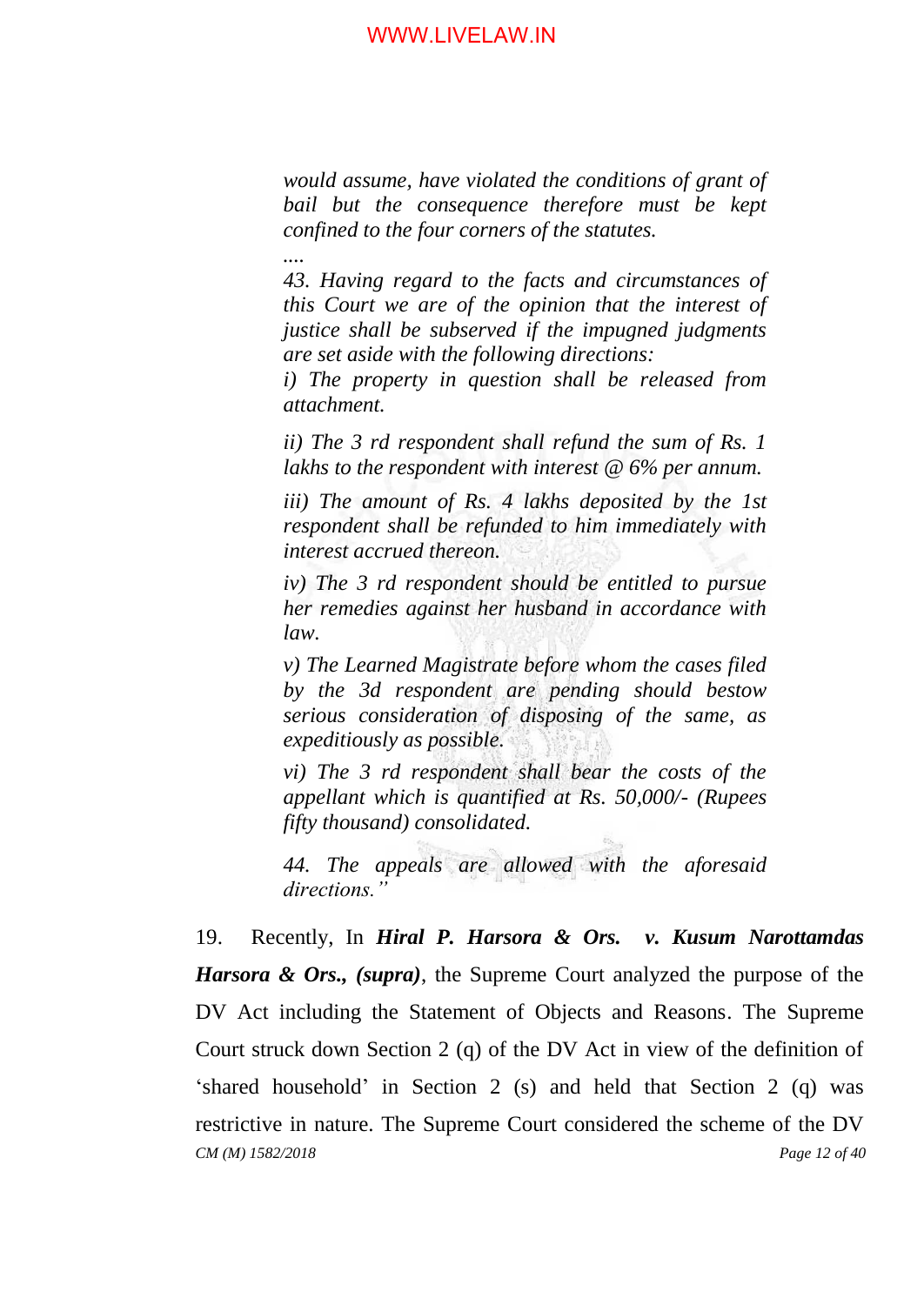Act and in respect of `shared household' observed as under:

"*18. It will be noticed that the definition of "domestic relationship" contained in Section 2(f) is a very wide one. It is a relationship between persons who live or have lived together in a shared household and are related in any one of four ways - blood, marriage or a relationship in the nature of marriage, adoption, or family members of a joint family. A reading of these definitions makes it clear that domestic relationships involve persons belonging to both sexes and includes persons related by blood or marriage. This necessarily brings within such domestic relationships male as well as female in-laws, quite apart from male and female members of a family related by blood. Equally, a shared household includes a household which belongs to a joint family of which the respondent is a member. As has been rightly pointed out by Ms. Arora, even before the 2005 Act was brought into force on 26.10.2006, the Hindu Succession Act, 1956 was amended, by which Section 6 was amended, with effect from 9.9.2005, to make females coparceners of a joint Hindu family and so have a right by birth in the property of such joint family. This being the case, when a member of a joint Hindu family will now include a female coparcener as well, the restricted definition contained in Section 2(q) has necessarily to be given a relook, given that the definition of "shared household" in Section 2(s) of the Act would include a household which may belong to a joint family of which the respondent is a member. The aggrieved person can therefore make, after 2006, her sister, for example, a respondent, if the Hindu Succession Act amendment is to be looked at. But such is not the case under Section 2(q) of the 2005 Act, as the main part of Section 2(q) continues to read "adult male person", while Section 2(s) would include such female coparcener as a respondent, being a member of a joint family. This is one glaring anomaly which we have to address in the* 

*CM (M) 1582/2018 Page 13 of 40*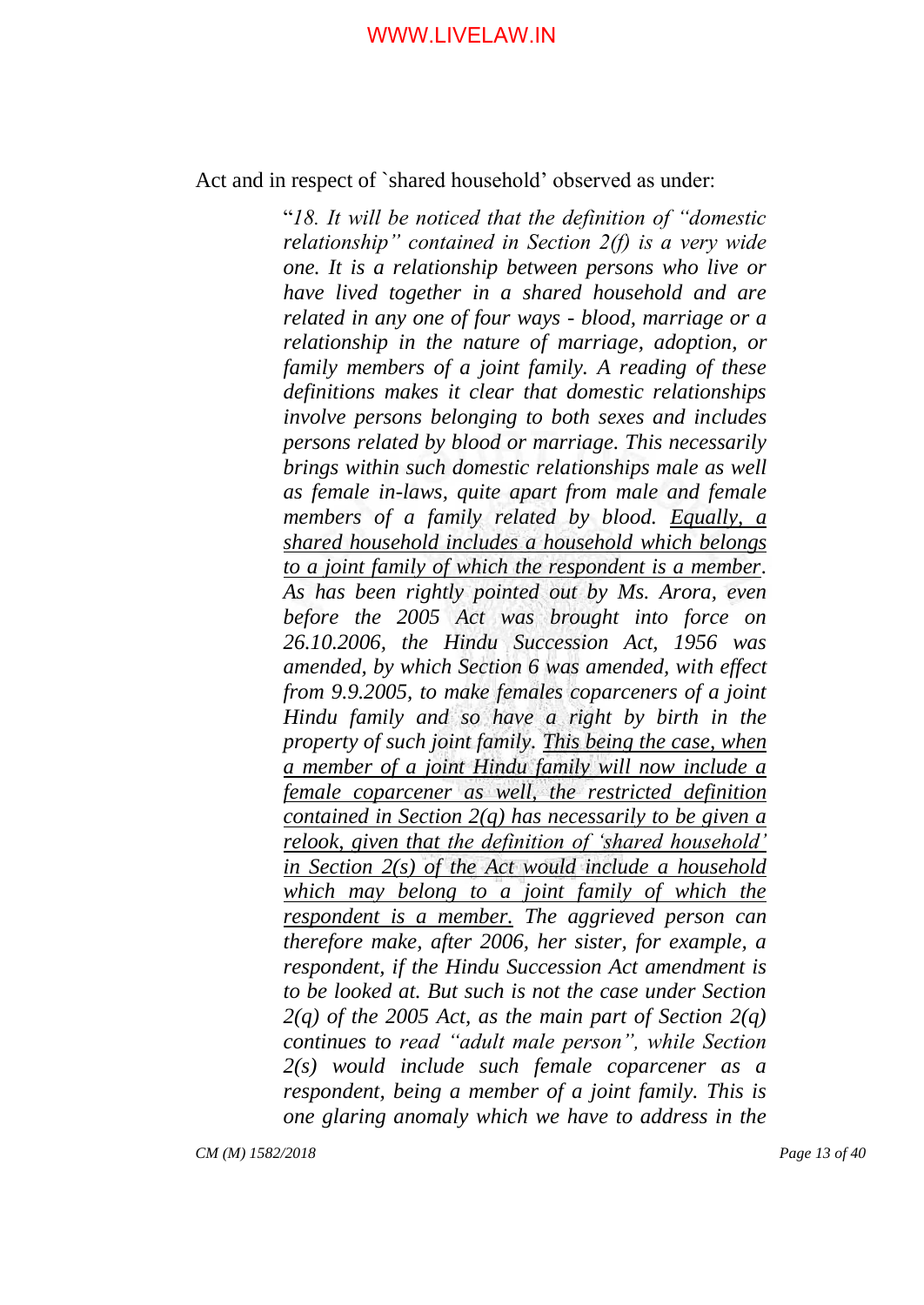# *course of our judgment."*

Thus, the Supreme Court held that a household of a joint family would be a "shared household". But, the question as to the title of the in-laws to the suit property did not arise.

#### *Delhi High Court judgments*

20. Post the judgment in *Taruna Batra (supra)* and *Vimal Ben (supra)* rendered by the Supreme Court there have been various decisions rendered by the Delhi High Court.

21. In *Neetu Mittal v. Kanta Mittal & Ors., 2008 (106) DRJ 623,* a Ld. Single Judge held that the parents/ in-laws have a right to turn the son and daughter-in-law out of the house if the property belongs to them. Only if it is an ancestral house, the son can enforce partition. The right of the woman to seek maintenance is only against the husband or her children but she cannot thrust herself against the parents of the husband. The Court observed as under:-

> "*8. As observed by the Supreme Court, 'Matrimonial home' is not defined in any of the statutory provisions. However, phrase "Matrimonial home" refers to the place which is dwelling house used by the parties, i.e., husband and wife or a place which was being used by husband and wife as the family residence. Matrimonial home is not necessarily the house of the parents of the husband. In fact the parents of the husband may allow him to live with them so long as their relations with the son (husband) are cordial and full of love and affection. But if the relations of the son or daughter-inlaw with the parents of husband turn sour and are not cordial, the parents can turn them out of their house. The son can live in the house of parents as a matter of right only if the house is an ancestral house in which the son has a share and he can enforce the partition.*

*CM (M) 1582/2018 Page 14 of 40*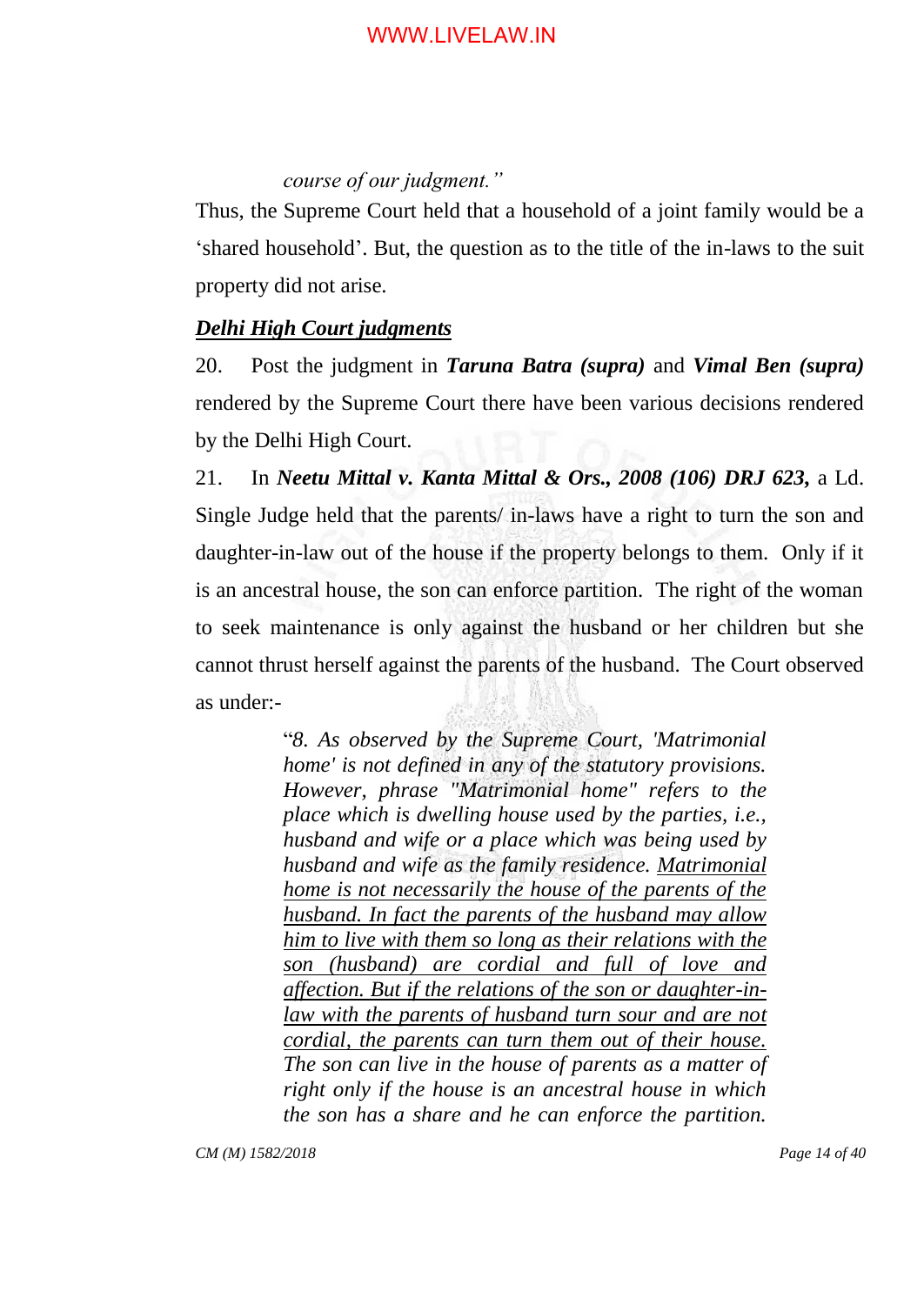*Where the house is self-acquired house of the parents, son, whether married or unmarried, has no legal right to live in that house and he can live in that house only at the mercy of his parents upto the time the parents allow. Merely because the parents have allowed him to live in the house so long as his relations with the parents were cordial, does not mean that the parents have to bear his burden throughout the life.*

*9. Once a person gains majority, he becomes independent and parents have no liability to maintain him. It is different thing that out of love and affection, the parents may continue to support him even when he becomes financially independent or continue to help him even after his marriage. This help and support of parents to the son is available only out of their love and affection and out of mutual trust and understanding. There is no legal liability on the parents to continue to support a dis-obedient son or a son which becomes liability on them or a son who disrespects or dis-regards them or becomes a source of nuisance for them or trouble for them. The parents can always forsake such a son and daughter-in-law and tell them to leave their house and lead their own life and let them live in peace. It is because of love, affection, mutual trust, respect and support that members of a joint family gain from each other that the parents keep supporting their sons and families of sons. In turn, the parents get equal support, love, affection and care. Where this mutual relationship of love, care, trust and support goes, the parents cannot be forced to keep a son or daughter in law with them nor there is any statutory provision which compels parents to suffer because of the acts of residence and his son or daughter in law. A woman has her rights of maintenance against her husband or sons/daughters. She can assert her rights, if any, against the property of her husband, but she cannot thrust herself against the parents of her husband, nor can claim a right to*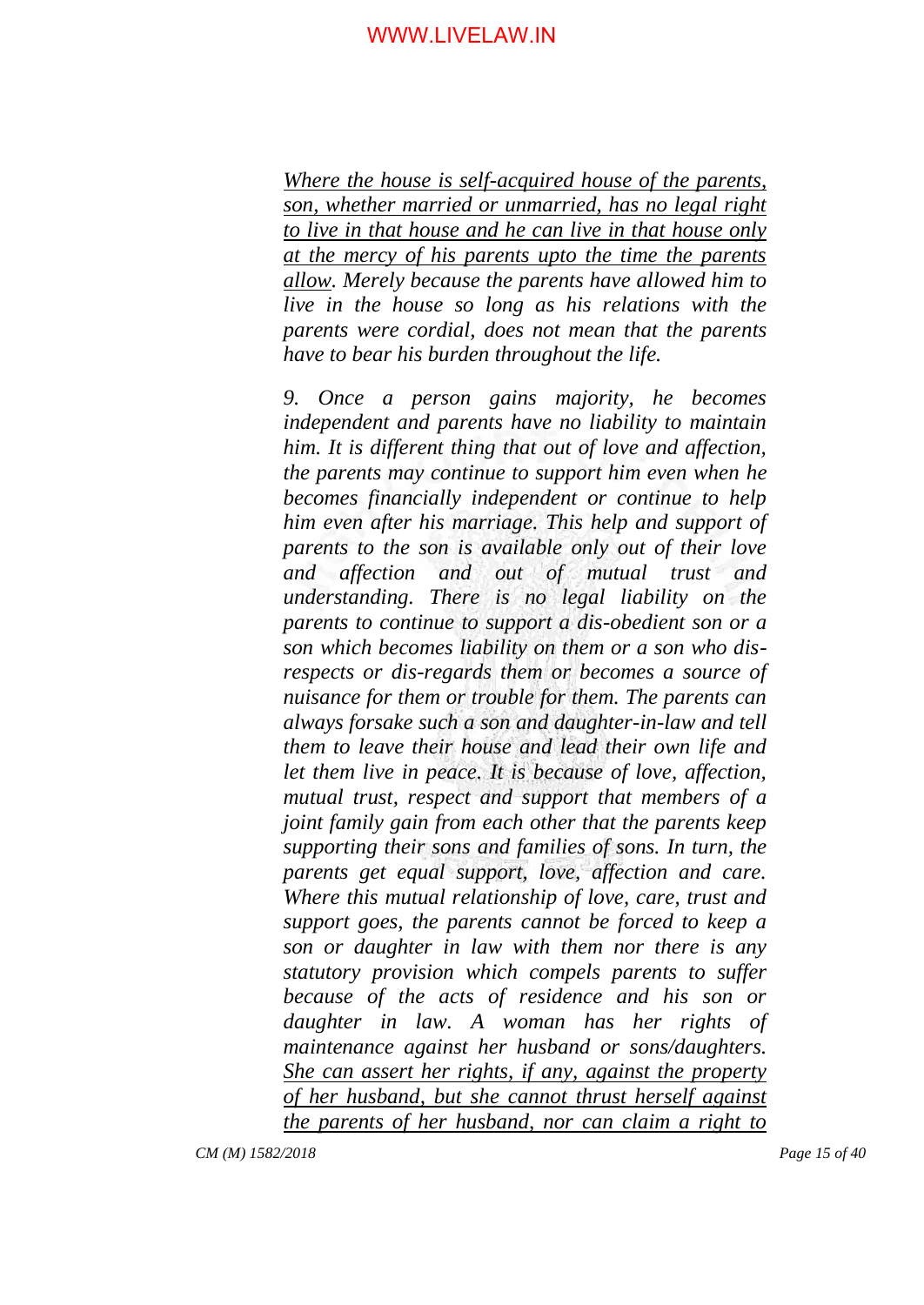*live in the house of parents of her husband, against their consult and wishes."*

22. In *Sardar Malkiat Singh v. Kanwaljit Kaur & Ors., 2010 (116) DRJ 295,* the Ld. Single Judge held that the father-in-law has no obligation to maintain his daughter-in-law. In this judgment, the ld. Single Judge, following *Taruna Batra (supra)*, observed in paragraph 17 as under:

> *"…… The appellant is the sole and absolute owner of the suit property and at best the possession of the respondent No.1 during the subsistence of her marriage with the appellant's son could be said to be permissive in nature. This by itself cannot entitle the respondent No.1 to claim a right of residence against her father-in-law, who has no legal obligation to maintain his daughter-in-law during the lifetime of her husband, more so when the respondent No.1 has parted the company with her husband and is admittedly residing in Chandigarh since the year 1992."*

23. In *Shumita Didi Sandhu v. Sanjay Singh Sandhu & Ors. (2010) 174 DLT 79(DB),* the ld. Division Bench was considering a judgment of the Single Judge which had followed *Taruna Batra (supra)* and held that the inlaws home cannot be a "shared household" or the "matrimonial home" and hence the daughter in law has no legal right to stay in the house belonging to her parents in law. The ld. Division then approved the view of the Single Judge and followed *Taruna Batra (supra).* It concluded that the right of residence of the wife does not mean the right to reside in a particular property but would mean the right to reside in a commensurate property. The right of residence is not the same thing as a right to reside in a particular property which the appellant refers to as her 'matrimonial home'. The Single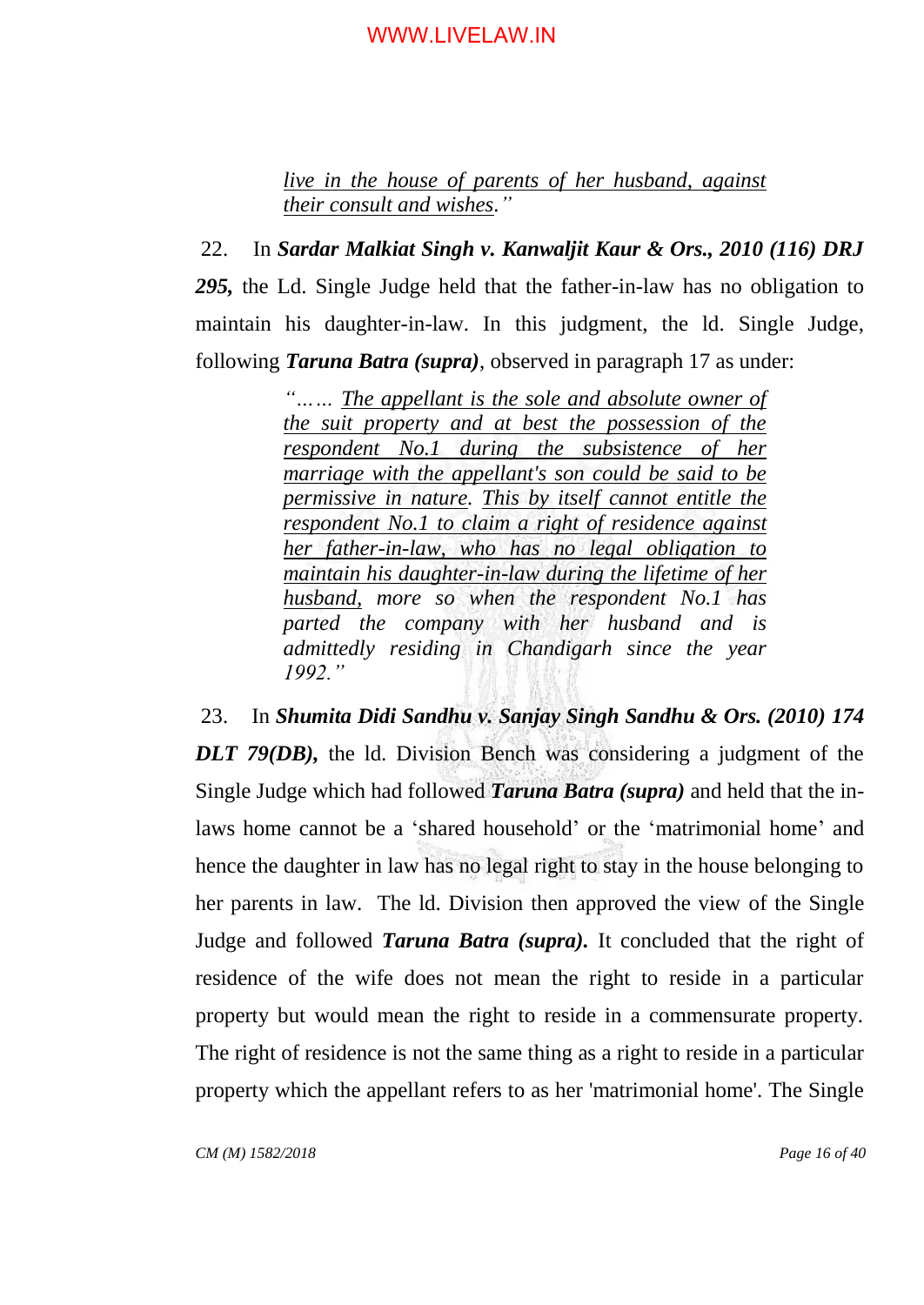Judge"s judgment was upheld and it was observed that the learned single Judge had amply protected the plaintiff by directing that she would not be evicted from the premises in question without following the due process of law.

24. In *Smt Preeti Satija v.Smt. Raj Kumari & Anr., 2014 SCC Online Del 188*, however, another ld. Division Bench of the Delhi High Court held that even a tenanted property of the in-laws where the husband has no share, right, interest or title would constitute "shared household". The ld. Division Bench held that the right of residence would exist irrespective of whether the house is owned by the in-laws or is merely tenanted. Even if they are tenants, the Court observed that the DV Act is a secular legislation. The Court also considered the judgment in *Taruna Batra (supra)* and finally concluded as under:

> "*20. Crucially, Parliament's intention by the 2005 Act was to secure the rights of aggrieved persons in the shared household, which could be tenanted by the Respondent (including relative of the husband) or in respect of which the Respondent had jointly or singly any right, title, interest, or "equity". For instance, a widow (or as in this case, a daughter in law, estranged from her husband) living with a mother-in- law, in premises owned by the latter, falls within a "domestic relationship". The obligation not to disturb the right to residence in the shared household would continue even if the mother- in-law does not have any right, title or interest, but is a tenant, or entitled to "equity" (such as an equitable right to possession) in those premises. This is because the premises would be a "shared household". The daughter-in-law, in these circumstances is entitled to protection from dispossession, though her husband never had any ownership rights in the premises. The right is not*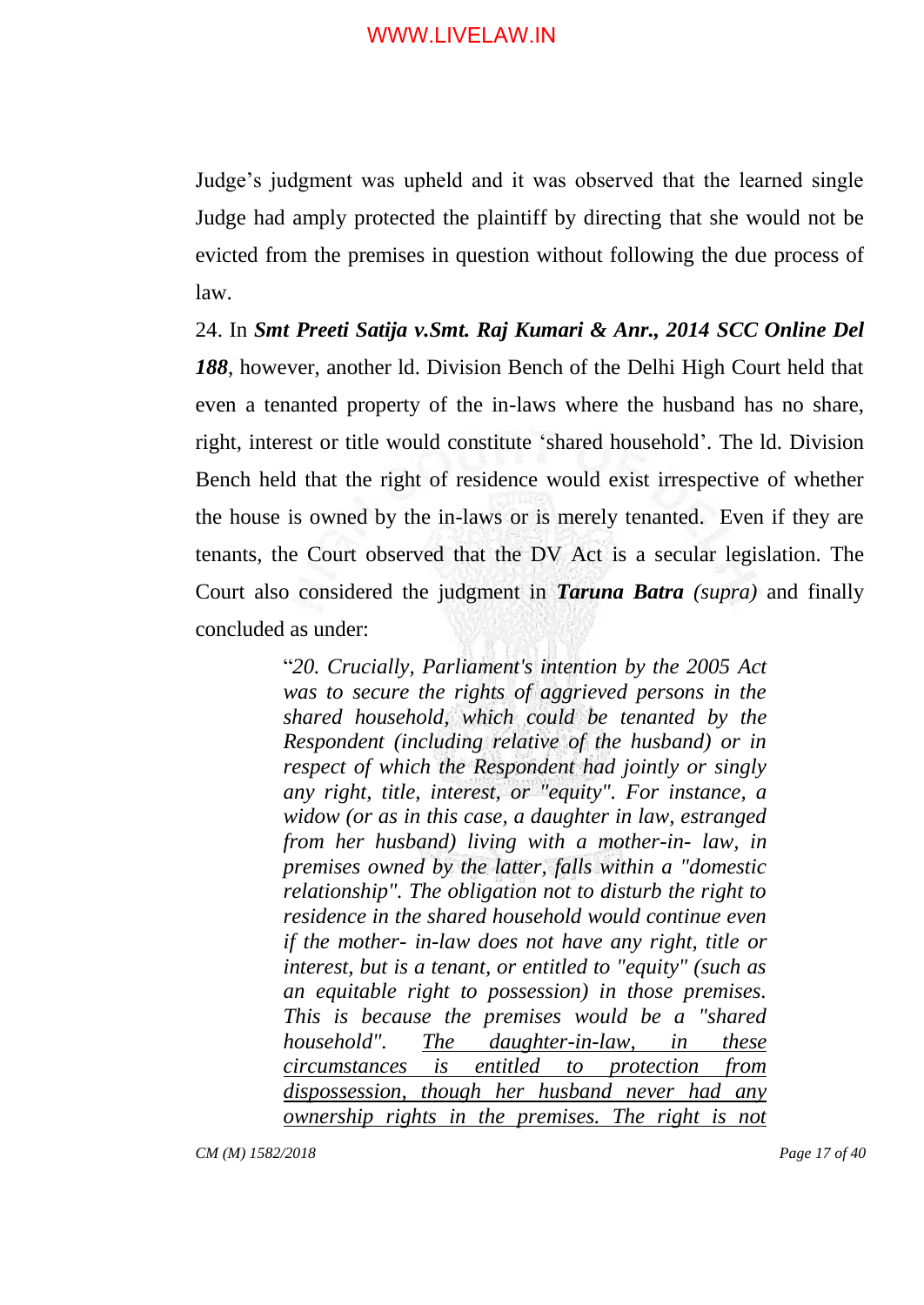*dependent on title, but the mere factum of residence. Thus, even if the mother-in-law is a tenant, then, on that ground, or someone having equity, she can be injuncted from dispossessing the daughter in law. In case the mother in law is the owner, the obligation to allow the daughter in law to live in the shared household, as long as the matrimonial relationship between her and the husband subsists, continues. The only exception is the proviso to 19(1)(b), which exempts women from being directed to remove themselves from the shared household. No such exception has been carved out for the other reliefs under Section 19, especially in respect of protection orders. Had the Parliament intended to create another exception in favor of women, it would have done so. This omission was deliberate and in consonance with the rest of the scheme of the Act. There can be other cases of domestic relationships such as an orphaned sister, or widowed mother, living in her brother's or son's house. Both are covered by the definition of domestic relationship, as the brother is clearly a Respondent. In such a case too, if the widowed mother or sister is threatened with dispossession, they can secure reliefs under the Act, notwithstanding exclusive ownership of the property by the son or brother. Thus, excluding the right of residence against properties where the husband has no right, share, interest or title, would severely curtail the extent of the usefulness of the right to residence.*

*21. The other aspect, which this Court wishes to highlight, is that the 2005 Act applies to all communities, and was enacted "to provide more effective protection of the rights of women guaranteed under the Constitution who are victims of violence of any kind occurring within the family". The right to residence and creation of mechanism to enforce is a ground breaking measure, which Courts should be alive to. Restricting the scope of the remedies,*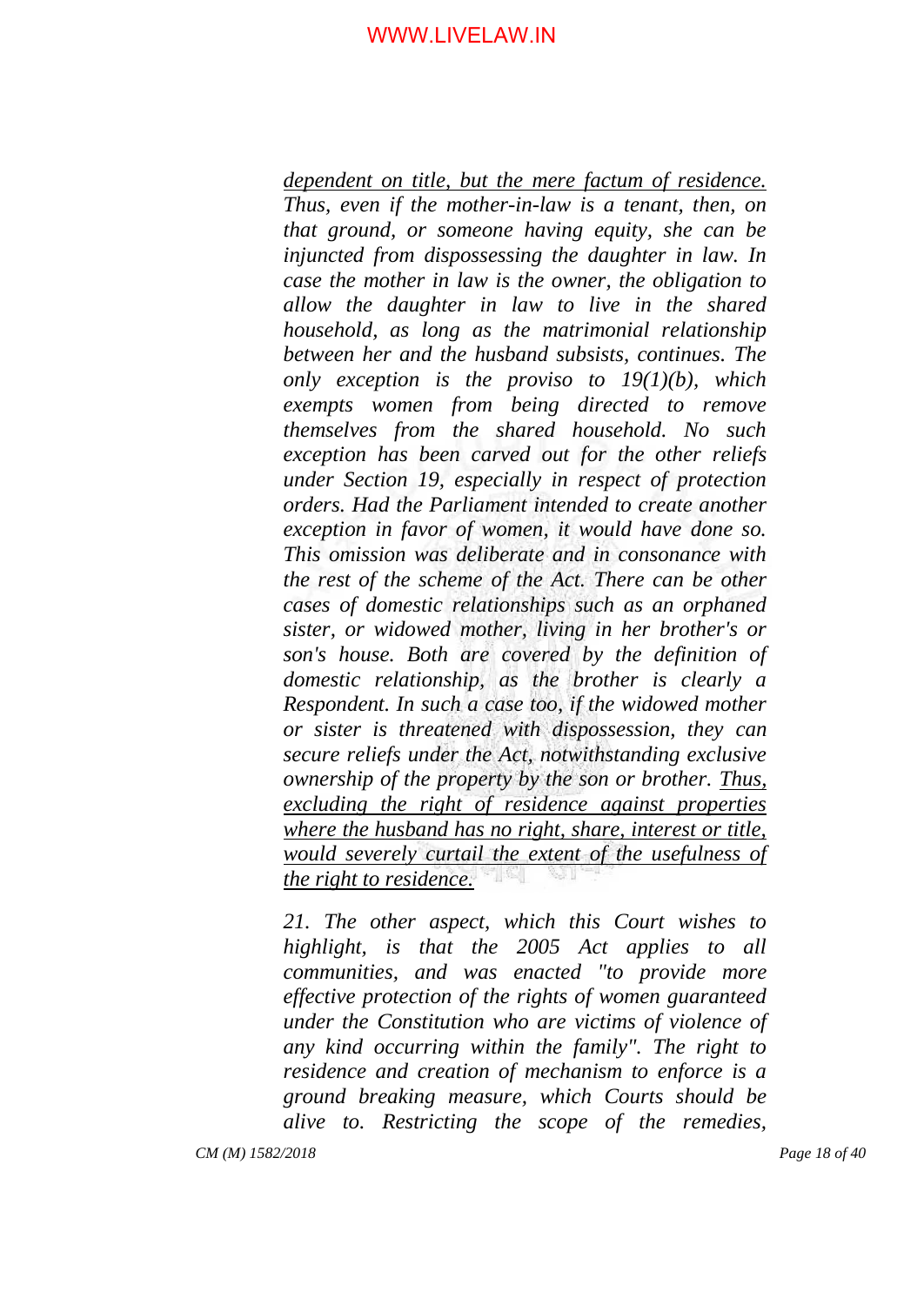*including in respect of the right to reside in shared household, would undermine the purpose of this enactment. It is, therefore, contrary to the scheme and the objects of the Act, as also the unambiguous text of Section 2(s), to restrict the application of the 2005 Act to only such cases where the husband alone owns some property or has a share in it. Crucially, the mother-inlaw (or a father-in-law, or for that matter, "a relative of the husband") can also be a Respondent in the proceedings under the 2005 Act and remedies available under the same Act would necessarily need to be enforced against them."*

The Court thus held that under circumstances such as these, the decree under Order XII Rule 6 CPC would not be liable to be passed and that irrespective of status of the in-laws qua the house i.e. whether they are owners, tenants, the right of residence for the daughter-in-law would still continue.

25. Thereafter, in *Navneet Arora v. Surender Kaur and Ors , 2014 SCC Online Del 7617,* the ld. Division Bench considered *Taruna Batra (supra)* and *Preeti Satija (supra)* and recognized the daughter-in-law"s right to residence. This judgment distinguished *Taruna Batra (supra)* by holding that *Taruna Batra* would be applicable only in a fact situation where she has lived with the husband separately but not as a member of the joint family. It was held that the DV Act gives statutory protection to the right of the wife for a roof. Since the parties were living together with their parents and were conducting joint business, the property would be "shared household". The observations of the Division Bench are as under:

> *"106. The Protection of Women from Domestic Violence Act, 2005 gives statutory recognition to the salutary principle that was sought to be advanced through judge made laws in the vacuum of legislative*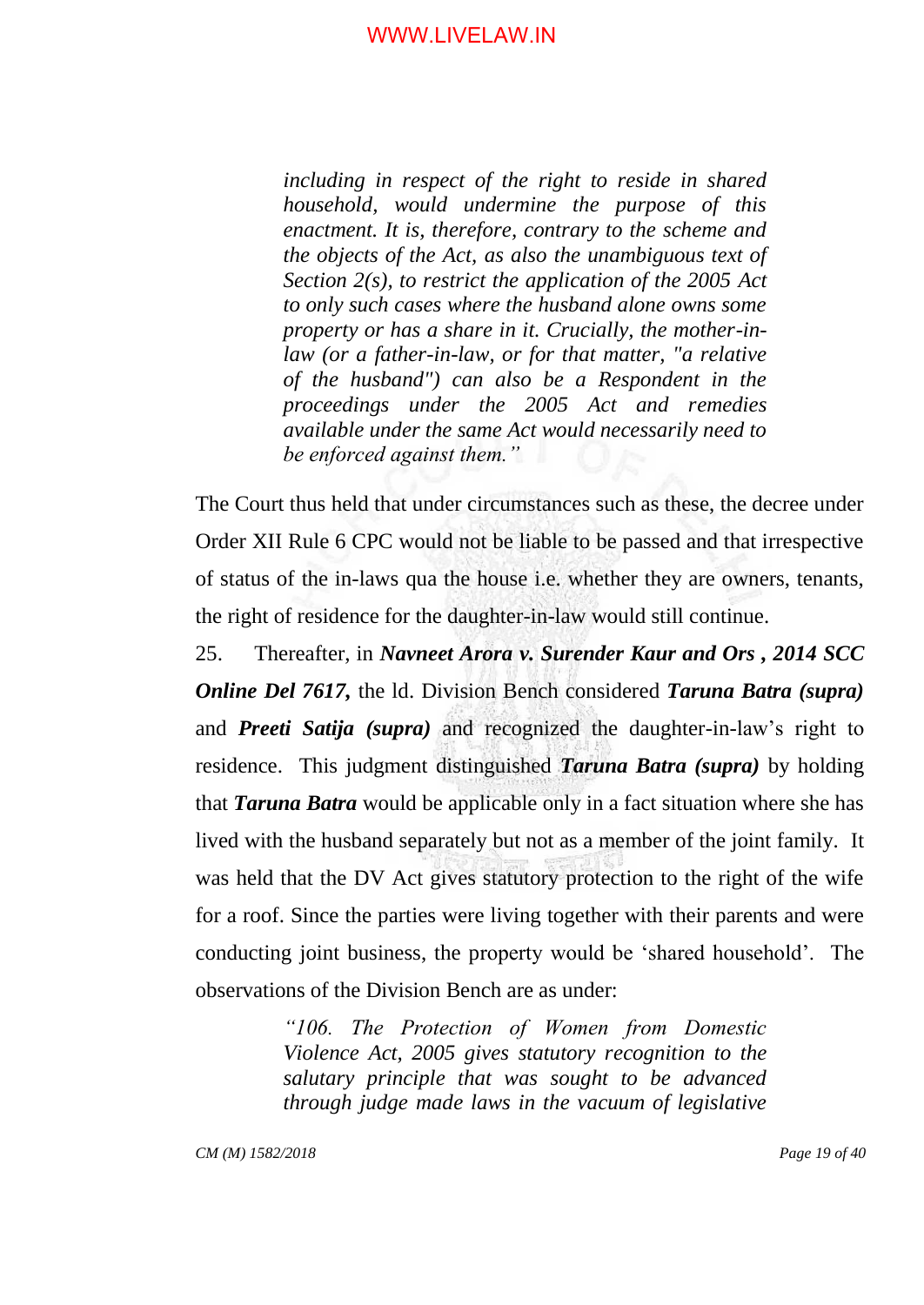*prescription. The ideological framework which underscores the enactment is that a husband is bound to provide his wife a roof over her head and that she has a right to live in that house without the fear of violence.*

*………………………*

*118. Reverting back to the facts of the instant case, before Navneet Arora married Gurpreet Singh, he was living as one family with his parents Harpal Singh and Surinder Kaur. His brother Raman Pal Singh and his sister Sherry were also residing in the same house. The kitchen was one. The two sons and their father were joint in business and the kitchen used to be run from the income of the joint business. They were all living on the ground floor. Sherry got married and left the house. Navneet married Gurpreet. Raman Pal married Neetu. The two daughter-in-laws joined the company not only of their husbands but even of their in-laws in the same joint family house i.e. the ground floor of B-44, Vishal Enclave, Rajouri Garden, New Delhi. All lived in commensality. Navneet never left the joint family house. She was residing in the house when her husband died. She continued to reside there even till today. Under the circumstances her right to residence in the suit property cannot be denied, and as regards issues of title, we have already observed that the right of residence under the Protection of Women from Domestic Violence Act, 2005, the same would have no bearing. She may enforce it in civil proceedings. But her right of residence in the shared household cannot be negated."*

The ld. Division Bench in Navneet Arora distinguishes the judgment of the Supreme Court in *Taruna Batra* (supra) in the following manner.

> "*40. The submission of the learned Senior Counsel appearing on behalf of the Ms. Taruna Batra, as noted in paragraph 24 of the judgment, that merely because*

*CM (M) 1582/2018 Page 20 of 40*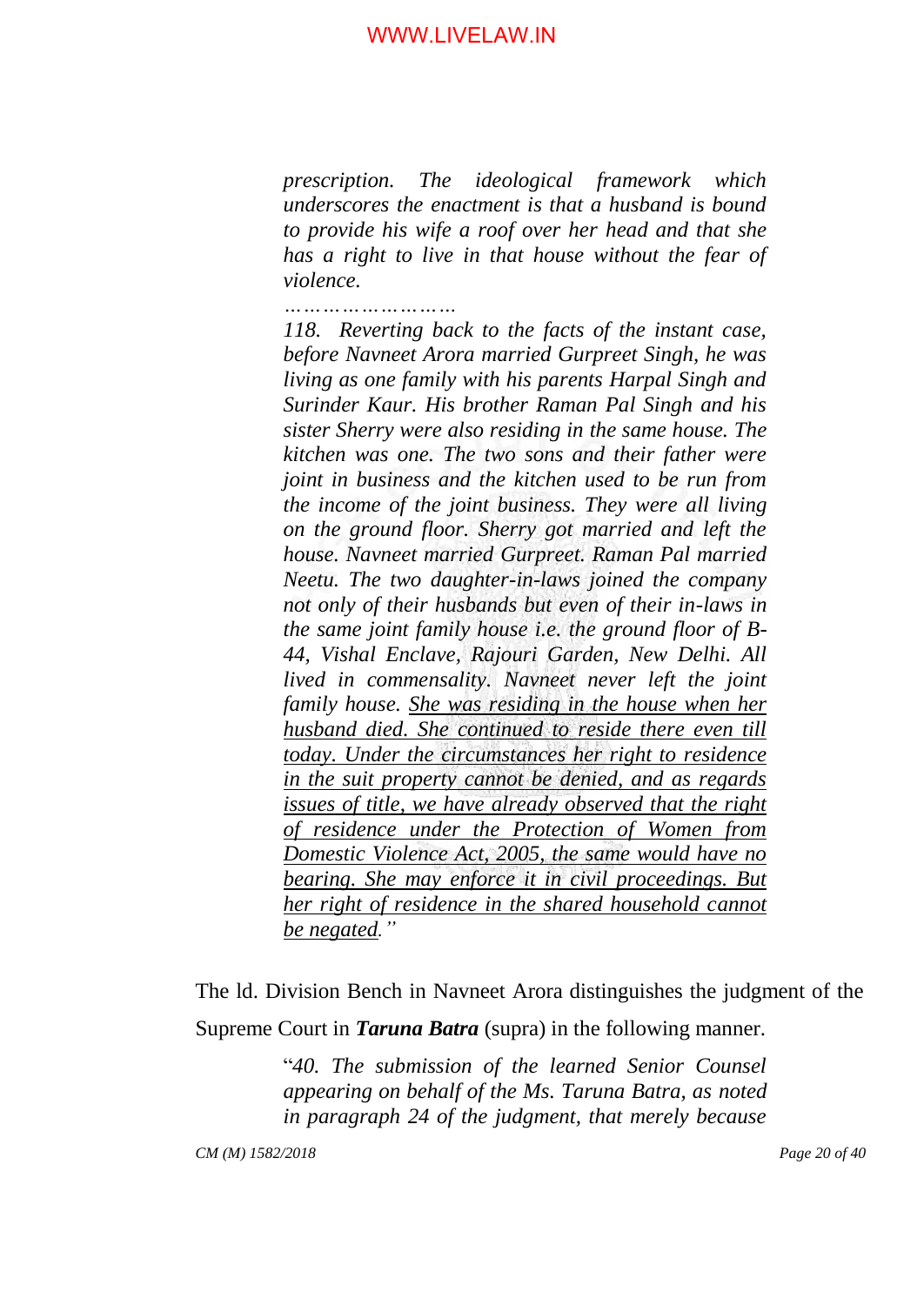*Ms. Taruna Batra had lived in the property in question in the past, it fell within the ambit of "shared household' was rejected by the Supreme Court, which was of the considered opinion that such a view would lead to chaos in the society since the wife may insist on claiming "right of residence' in virtually any property in which she may have resided together with her husband in the past.*

*41. Furthermore, the Supreme Court also observed that in view of the admitted fact that Ms. Taruna Batra had shifted to the residence of her parents owing to matrimonial disputes with her husband and was thus no longer in possession of the said portion of suit property, the question of protecting her possession could not arise. The very foundation of her claim for injunction restraining the in-laws from dispossessing her was thus wholly misconceived.*

*42. In light of the foregoing discussion, we are of the view that Taruna Batra's case (Supra) is only an authority for the proposition that a wife is precluded under the law from claiming "right of residence' in a premises, owned by the relatives of the husband, wherein she has lived with her husband separately, but not as a member of the "joint family' along with the relatives of the husband who own the premises.*

*43. However, in the later eventuality, if a couple live as members of "joint family' in a domestic relationship with the relatives of the husband in a premises owned by such relatives of the husband, statutory prescription would indeed enable the wife to claim "right of residence' since it would fall within the realm of "shared household' as contemplated under Section 2(s) of the Act irrespective of whether she or her husband has any right, title or interest in the "shared household".*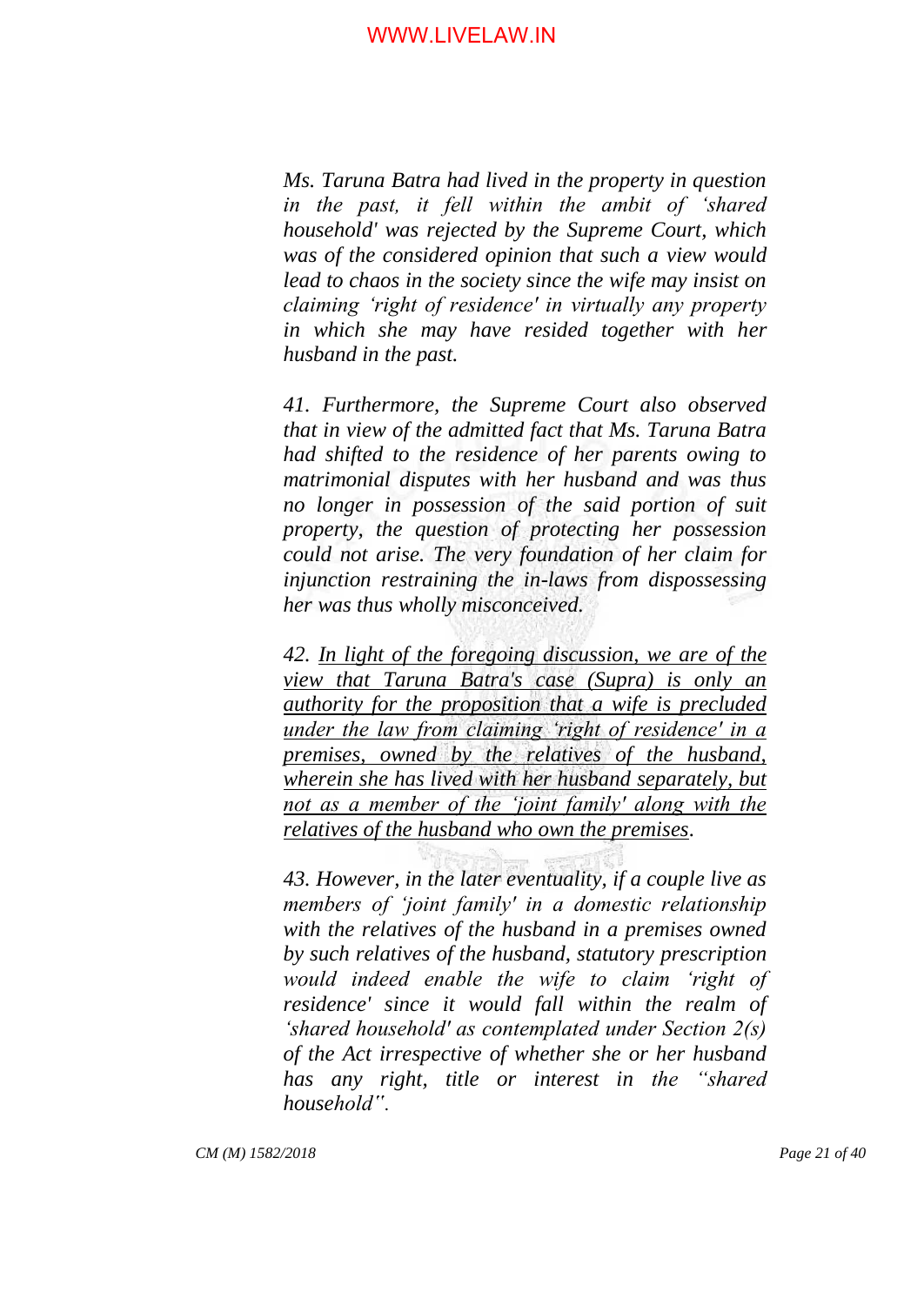*…………………………*

*48. We are of the view that the plain language of the Act viz. Section 2(s) read in conjunction with Section 19 (1)(a) is unambiguous and enables an aggrieved person to claim "right of residence' in a household even though the aggrieved person or the respondent may have no right, title or interest in the said household, if the aggrieved person and the respondent have lived therein by establishing a domestic relationship with the joint family of which the respondent is a member and to which such household belongs."*

Thus, the Court recognized the daughter-in-law"s rights to residence. In an SLP against the above judgement titled *Surender Kaur v. Navneet Arora*  (*SLP no. 14416/2015* decided on  $4<sup>th</sup>$  July, 2016), it was recorded that the matter has been settled between the parties and the SLP was dismissed as withdrawn.

26. In *Ekta Arora v. Ajay Arora & Anr., AIR 2015 Del 180,* the motherin-law was held to be the absolute owner of the property and hence the property could not be a "shared household". The Court held that the property belongs to the mother-in-law and accordingly, observed as under:

> *"21. Considering the facts noted above, it is clear that during the lifetime of respondent No.2, she is the absolute owner of the property in question and till then, said property cannot be held as a "shared household".*

> *22. In view of the above discussion and on the basis of the "Will", the petitioner has no right in the property during the lifetime of her mother- in-law, i.e., respondent No.2 herein. The property will devolve upon respondent No.1 only after her death. Before that, the petitioner cannot claim any right or title in the*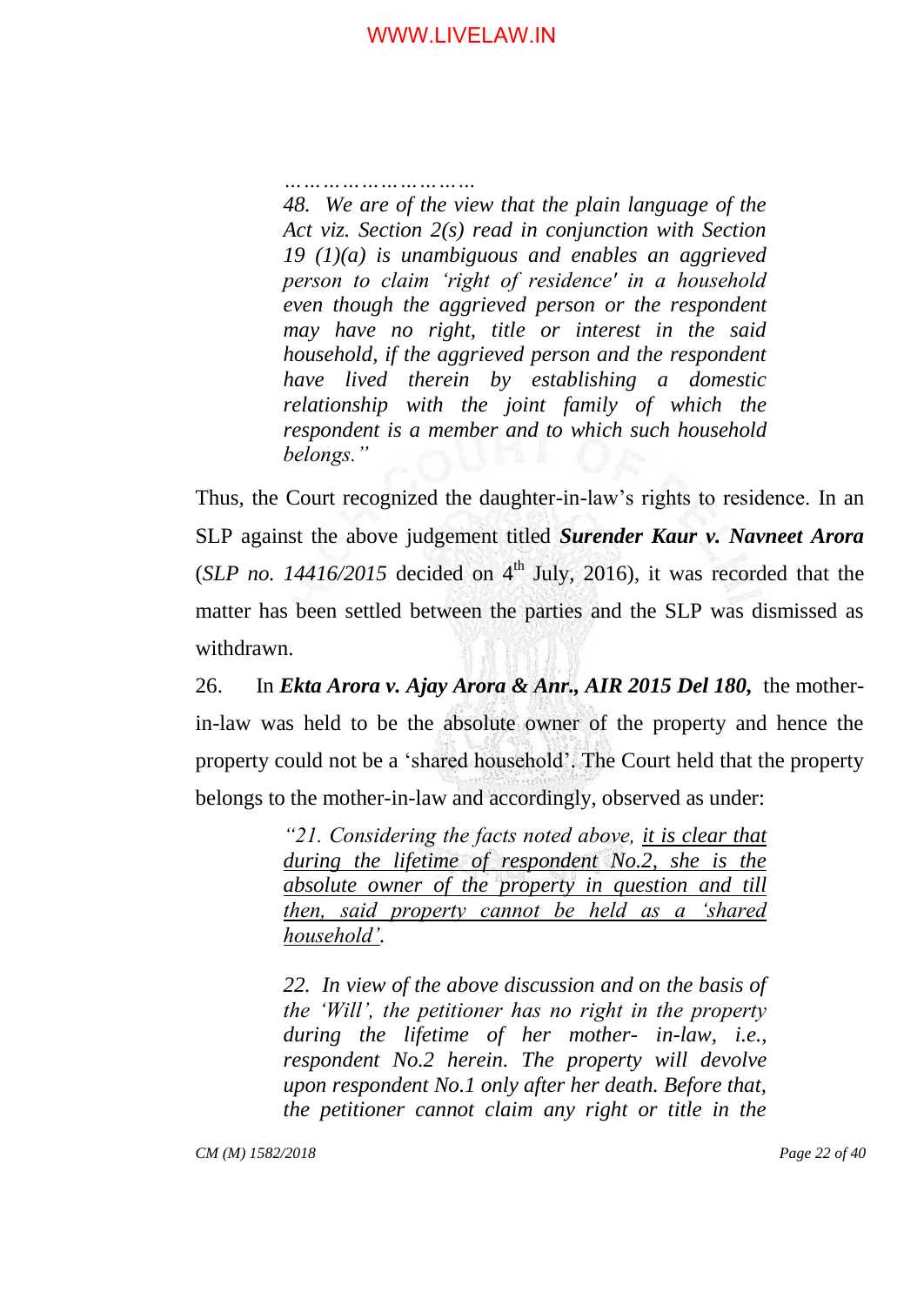*property. Therefore, I am of the considered opinion that the order dated 25.08.2008 passed by the learned ASJ, whereby the order on residence dated 29.09.2007 passed by the learned Trial Court was set aside, does not suffer from any illegality or perversity."*

27. In *Shilpa Tandon v. Harish Chand Tandon & Anr., [in RFA (OS) 113/2015 decided on 15th November, 2016]* - the Court followed the judgment in *Navneet Arora (supra)* and held that the daughter in law had a right of residence in the "shared household", though the property belonged to the father-in-law. However, the Court also observed that a workable solution needs to be found in order to ensure that everyday acrimony between the in-laws and the daughter-in-law does not continue. Thus, the Court modified the impugned decree and order and directed as under:

> "*12. In light of its findings, the Division Bench held that since Navneet Kaur stayed with her husband and his parents in commensality sharing a common kitchen, that is, as a joint family, in the ground floor of B-44, Vishal Enclave, Rajouri Garden, New Delhi, she had a right to reside in such "shared household" under the Protection of Women from Domestic Violence Act, 2005.*

> 13. In the instant case the pleading by the first *respondent in the plaint, in paragraph 3, is an admission that after the appellant and respondent No.2 were married they shared a common kitchen with him on the ground floor; though they slept on the barsati/first floor. That is to say, the shared residence would be the barsati/first floor of his property. As per his pleadings they shifted their kitchen on the barsati/first floor. Therefore, the barsati/first floor of the property owned by the first respondent would be the shared residence and the appellant would have a right of residence therein notwithstanding said fact.*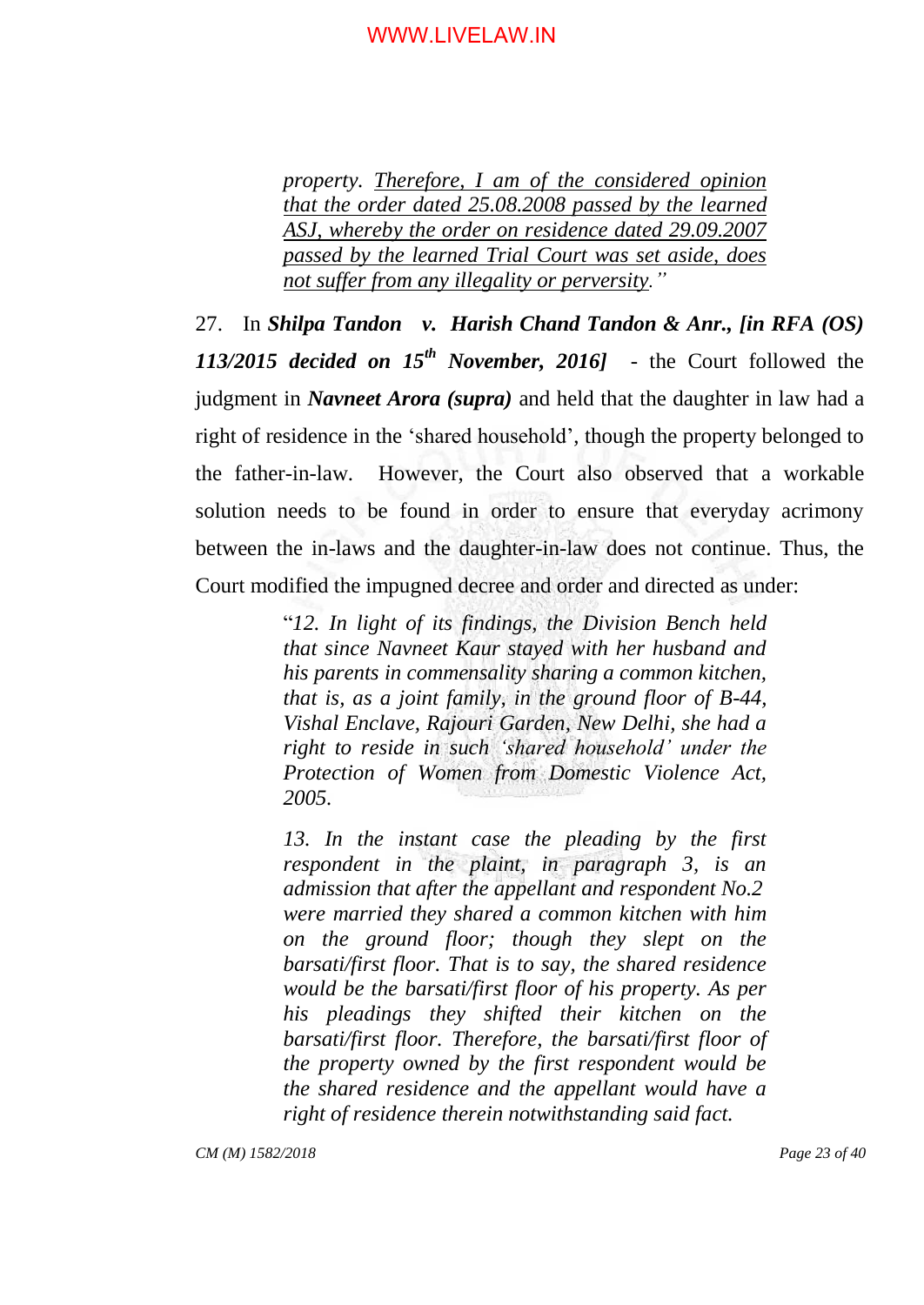#### *14. The impugned judgment is overruled.*

*15. But that is not the end of the matter.*

*16. Workable solutions have been found out by Courts where the estranged daughter-in-law and her in-laws are under threat of violence from each other.*

*……………………….*

*27. We dispose of the appeal modifying the impugned decree and dispose of the suit filed by the first respondent; decreeing that the appellant would vacate the barsati/first floor of property bearing Municipal No.D-3, Green Park Extension, New Delhi on or before the midnight of December 31, 2016, provided the first respondent deposits in this Court, under intimation to appellant"s counsel ₹1,20,000/- being advance payment for four months commencing from the month of January, 2017. Thereafter, advance payment for the month of May, 2017 and ensuing months would be deposited in this Court on or before the 20th day of each preceding month with intimation to the appellant"s counsel – with direction to the Registry that within two days of the deposit the deposited money would be paid over to the appellant by means of a cheque without any application filed by her. Learned counsel for the appellant would identify the appellant before the concerned officer of the Registry when the cheque would be handed over to her. We are constrained to make the payment a little onerous and cumbersome because there is complete lack of communication between the appellant and the respondent No.1. If however, the appellant were to provide her bank account to learned counsel for respondent No.1 within a period of four weeks from today, the respondent No.1 would transfer the money by RTGS i.e. instructing his banker to transmit the money to the account of the appellant. The first respondent would be bound by the statement made by*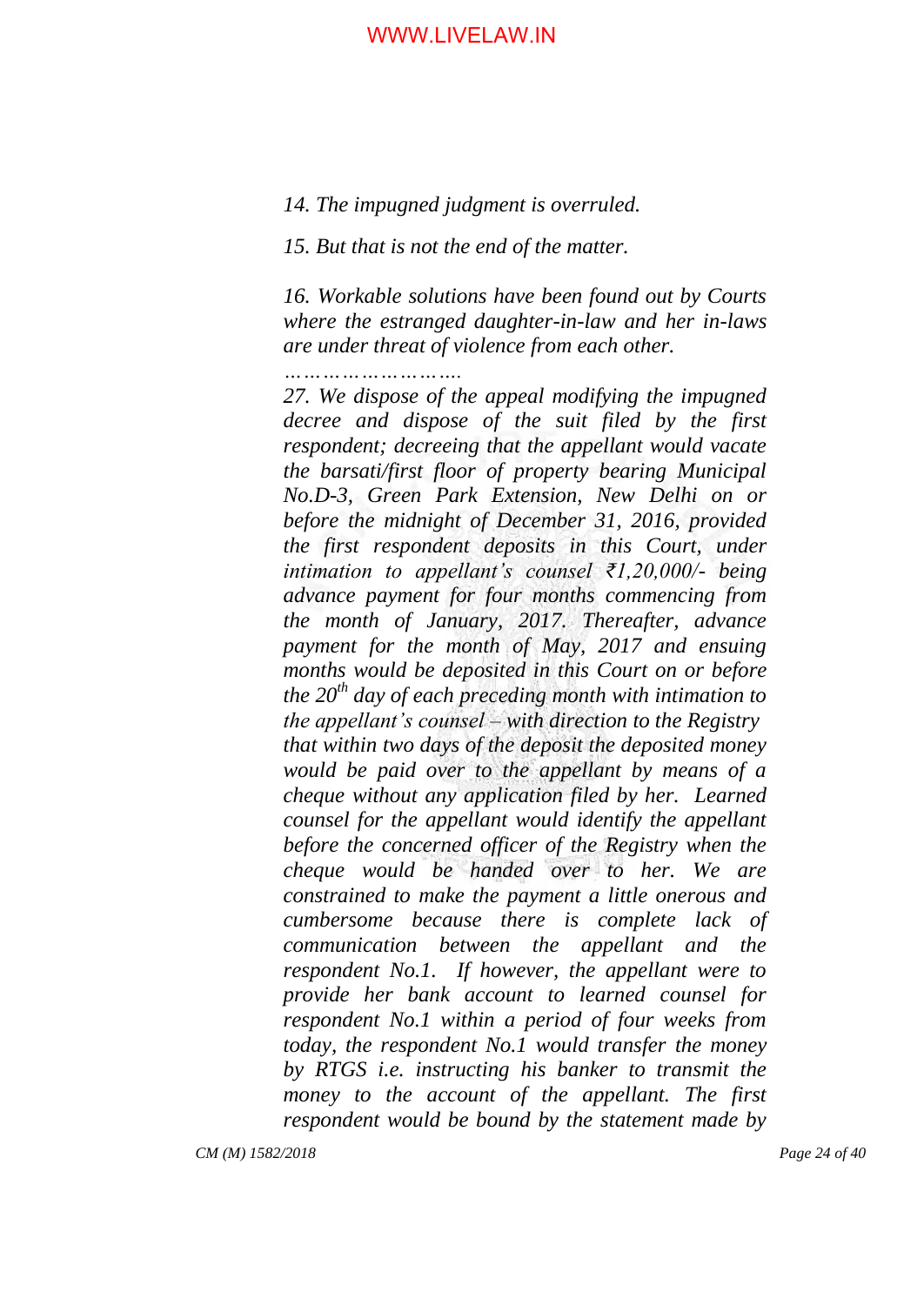*his counsel regarding sale of his house and the said statement would form part of the decree including the undertaking as per para 25 above."*

The ld. Division Bench of the Delhi High Court followed *Navneet Arora (supra)* and held that since the daughter-in-law had a shared kitchen she would have a right of residence as a "shared household".

28. In *Anita Barreja v. Jagdish Lal Barreja [CM(M) No. 1043/2016 decided on 26.09.2017]*, a Ld. Single Judge of the Delhi High Court was concerned with the PSC Act and an order passed by the maintenance tribunal under the said Act and upheld the order by which the tribunal had directed the daughter-in-law to vacate the property.

29. In *Darshna v.Govt. of NCT of Delhi & Ors.,[ LPA 537/2018 decided on 03rd October, 2018] and Sunny Paul v. State of NCT of Delhi and Ors.253 (2018) DLT 410,* the ld. Division Benches of this Court again considered the provisions of the PSC Act. In both these cases, the rights of the in-laws to seek eviction of the son or daughter-in-law from their own property was upheld on an interpretation of the PSC Act and the Rules of 2017 enacted in Delhi under the said Act. The ld. Division Bench of this Court considered a case arising under the PSC Act wherein the District Magistrate, in proceedings arising under the said Act, had directed the eviction of the daughter-in-law. The writ petition was dismissed and the ld. Division Bench was considering the LPA. In the said judgment, the ld. Division Bench held that in view of the Rule 22(3)(1)(i) of Delhi Maintenance and Welfare of Parents and Senior Citizens (Amendment) Rules, 2017, the son and the daughter-in-law could not claim any right in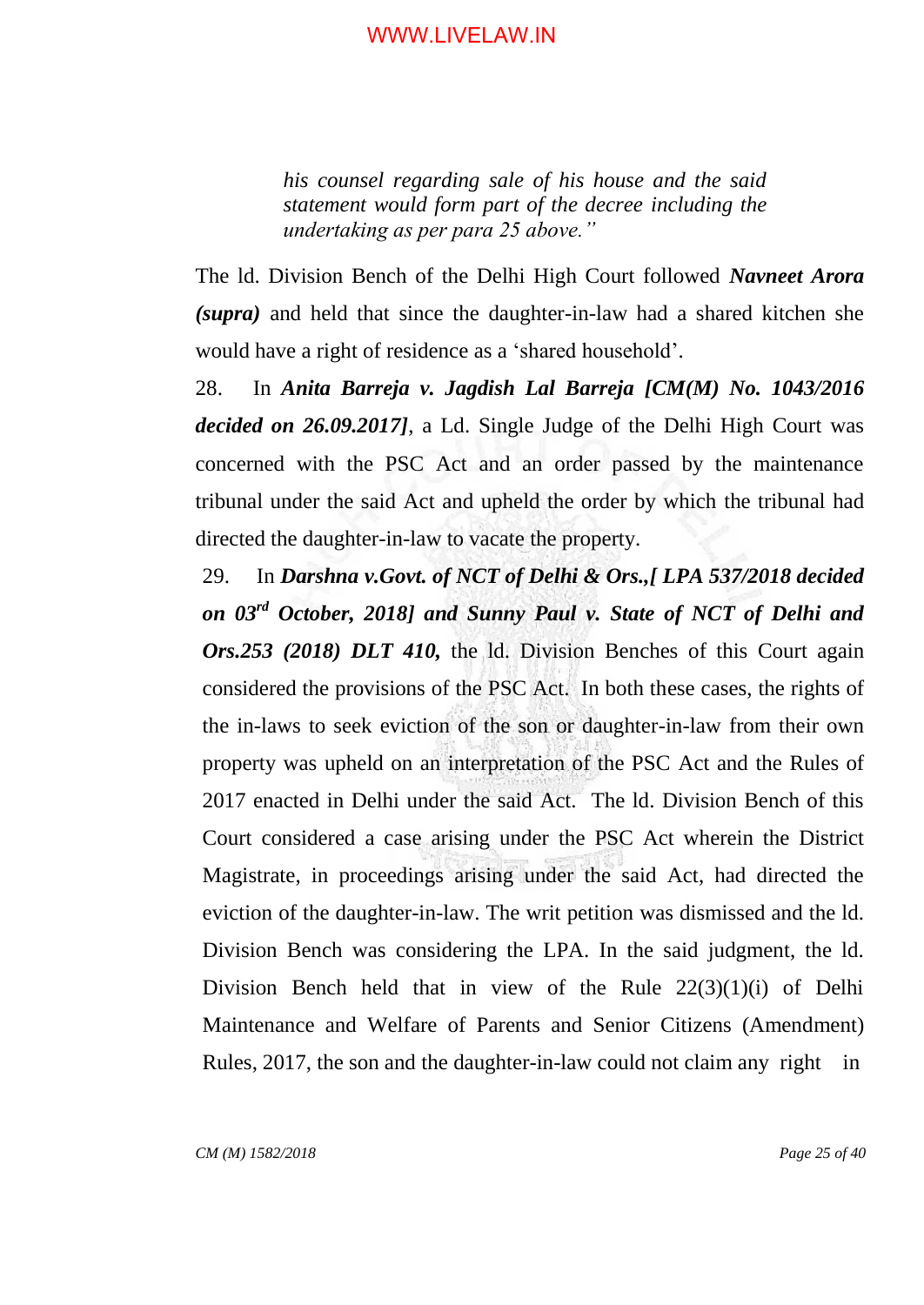the property. The ld. Division Bench observed as under:

*"8. On perusal of Rule 22(3)(1)(i) as incorporated in the Delhi Maintenance and Welfare of Parents and Senior Citizens Rules 2017 and noting the fact that the property in question had devolved on him by way of a registered Will executed by his mother, surely it follows that Dhani Ram"s son or for that matter his daughter-in-law can claim no right in the same. In any case, under the Rules, a senior citizen / parent can seek eviction of son, daughter or legal heir from an ancestral or self-acquired property, the vires of which Rule has not been challenged by the appellant in these proceedings nor before the learned Single Judge. As long as the said Rules exist, the order of the Tribunal giving impugned directions cannot be faulted.*

*9. In so far as the plea of the appellant before the learned Single Judge that Rule 22(3)(1)(i) applies to son, daughter and legal heir and not to the daughterin-law is concerned, the same was also rejected by the learned Single Judge by holding that the said Rule cannot be interpreted in a restrictive manner; he relied upon the Judgment of the Division Bench in the case of the Shadab Khairi and Anr. V. The State and Ors, LPA 783/2017 decided on 22nd February, 2018 wherein it was held that the Act, being a welfare legislation was required to be interpreted liberally. We concur with the said conclusion....."*

Finally, the ld. Division Bench observed as under:

"*13. Keeping in view the objective of the Act and it is high-time that senior citizens / parents are allowed to live in peace and tranquility, the orders passed by the Maintenance Tribunal and the learned Single Judge cannot be faulted. The Appeal is dismissed."*

*CM (M) 1582/2018 Page 26 of 40* Thus, the ld. Division Bench upheld the rights of the parents/in-laws to evict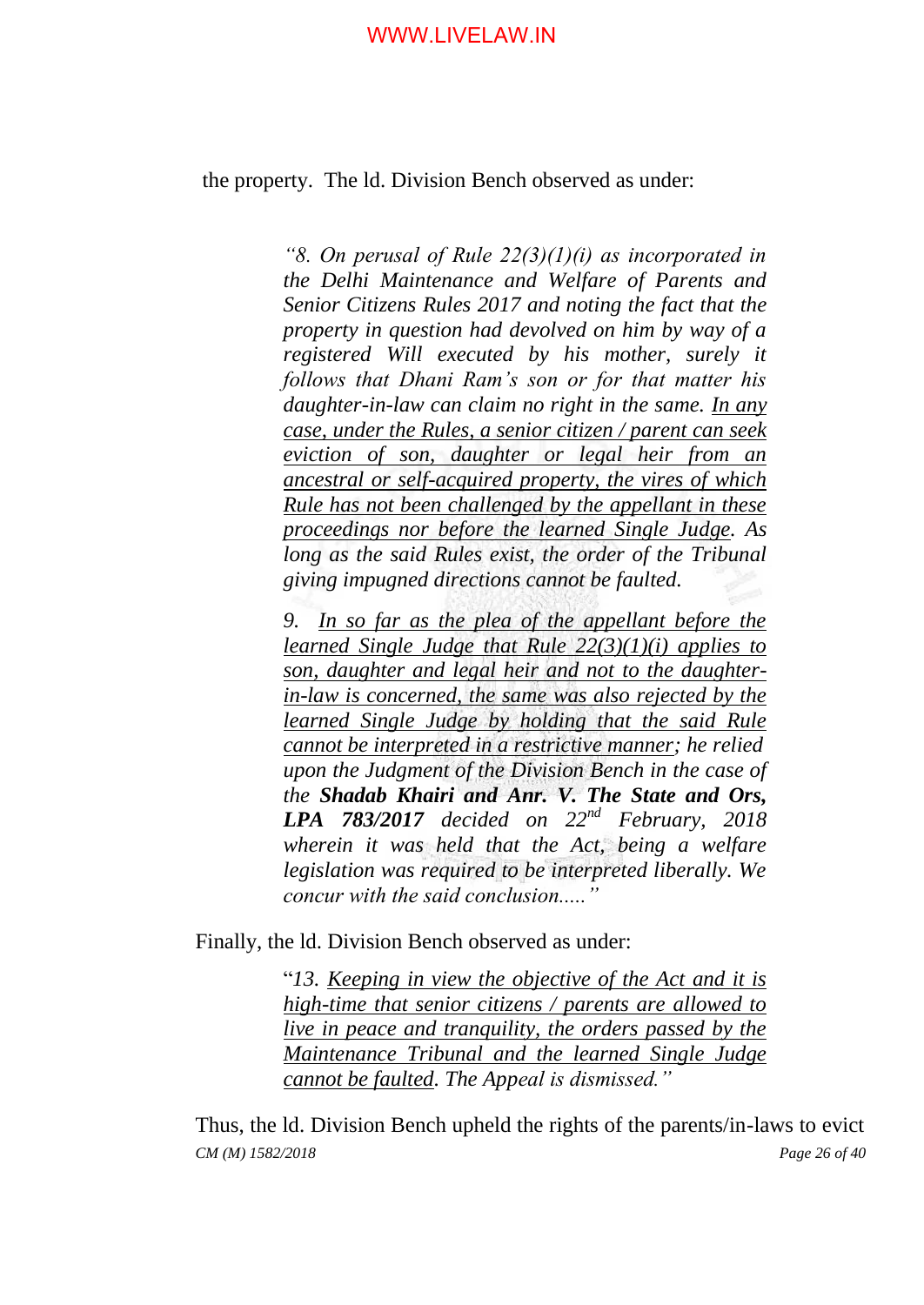the children under Rule 22(3)(1)(i).

30. Recently, two ld. Single Judges in *Dr. Rachna Khanna Singh v. Santosh S. P. Singh & Ors. (2019) SCC OnLine Del 8696* and *Shachi Mahajan v. Santosh Mahajan, 257 (2019) DLT 152* considered the provisions of the DV Act. In *Dr. Rachna Khana Singh (supra)* the facts involved the grandson and grand daughter-in-law through the daughter of Ms. Santosh S. P. Singh. The question was whether the grand daughter-inlaw could claim the right of residence. Following *Taruna Batra (supra)* it was held that the property is not a "shared household". However, the Court permitted the daughter-in-law to avail of her remedies under the DV Act. The observations of the Ld. Single Judge are as under:

> *"19. A catena of verdicts has been relied upon on behalf of the appellant in support of the contentions that there being collusion between her spouse and the plaintiff/ respondent no.1, she cannot be deprived of her rights to reside in the premises in suit which form her matrimonial home and fall within the category of "shared household" in terms of Section 2 (s) of the Protection of Women from Domestic Violence Act, 2005.*

> *20. Reliance has been placed on behalf of the appellant on the verdict of this Court in Kavita Gambhir vs. Hari Chand Gambhir 162 (2009) DLT 459, on the verdict of the Hon'ble High Court of Bombay in Sarika Mahendra Sureka vs. Mahendra 2016 (6) ABR 161, Eveneet Singh vs. Prashant Chaudhri 177 (2011) DLT 124, on the verdict of the Hon'ble Supreme Court in B.P. Achala Anand vs. S. Appi Reddy (2005) 3SCC 313 : AIR 2005 SC 986 and on the verdict of the Hon'ble High Court of Allahabad in Neetu Rana vs. State of U.P. 2016 (2) Appellate Court Record 1797.*

*CM (M) 1582/2018 Page 27 of 40*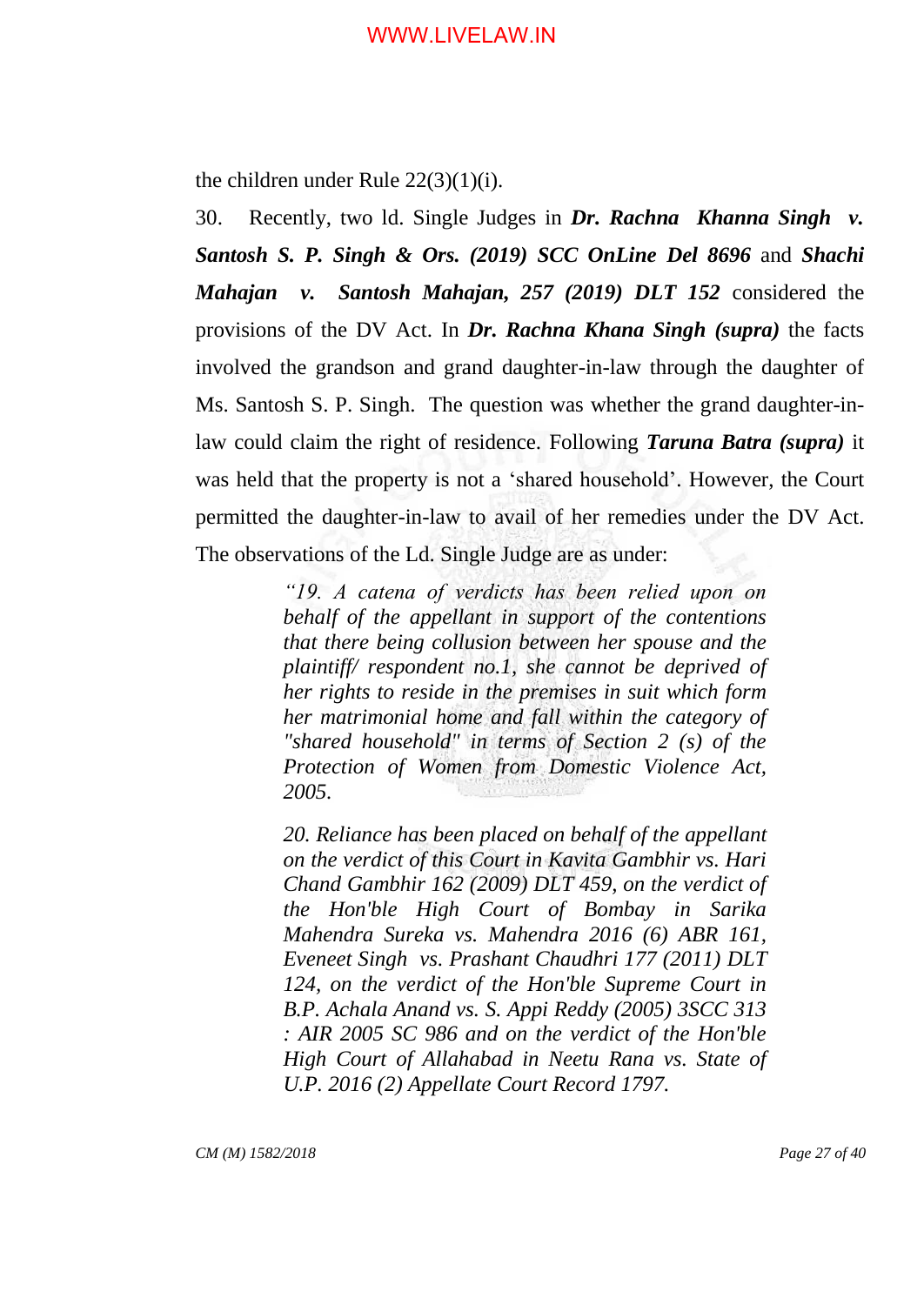*21. Reliance was also placed on behalf of the appellant on the verdict of this Court in Shilpa Tandon vs. Harish Chand Tandon in RFA (OS) 113/2015, Navneet Arora vs. Surender Kaur in FAO (OS) 196/2014.*

*22. Reliance was also placed on behalf of the appellant on the verdict of this Court in Smt. Preeti Satija vs. Smt. Raj Kumari in CM APP.4236/2012, 4237/2012, 5451/2013 decided on 15.01.2014, on the verdict of the Hon'ble High Court of Bombay in Beryl Murzello vs. Ramchandra Bhairo Mane 2007 (4) Bom CR 397, on the verdict of the Hon'ble Supreme Court in S.M. Asif vs. Virender Kumar Bajaj in Civil Appeal No.6106- 6108/2015 to contend that the decree under Order 12 Rule 6 of the CPC which is a discretionary relief ought not to have been granted by the learned trial Court in favour of the respondent no.1 and the same ought not to have been upheld by the First Appellate Court in as much as all the issues which have been raised were required to be gone into at the time of trial and adjudication in relation thereto was essential.*

# *ANALYSIS*

*23. On a consideration of the observations of the Hon'ble Supreme Court in S.R. Batra vs. Taruna Batra (2007) 3 SCC 169, on the verdict of this Court in Eveneet Singh vs. Prashant Chaudhri 177 (2011) DLT 124, on the verdict of the Hon'ble High Court of Bombay in Rama Rajesh Tiwari vs. Rajesh Dinanath Tiwari in Writ Petition No.10696/2017, it being apparent through the pleadings on the record that the premises in suit do not fall within the category of a shared household in terms of Section 2 (s) of the Protection of Women from Domestic Violence Act, 2005, the substantial questions of law sought to be urged by the appellant as referred to in para 18 hereinabove do not arise for consideration in the instant case in as much as the rights of the appellant*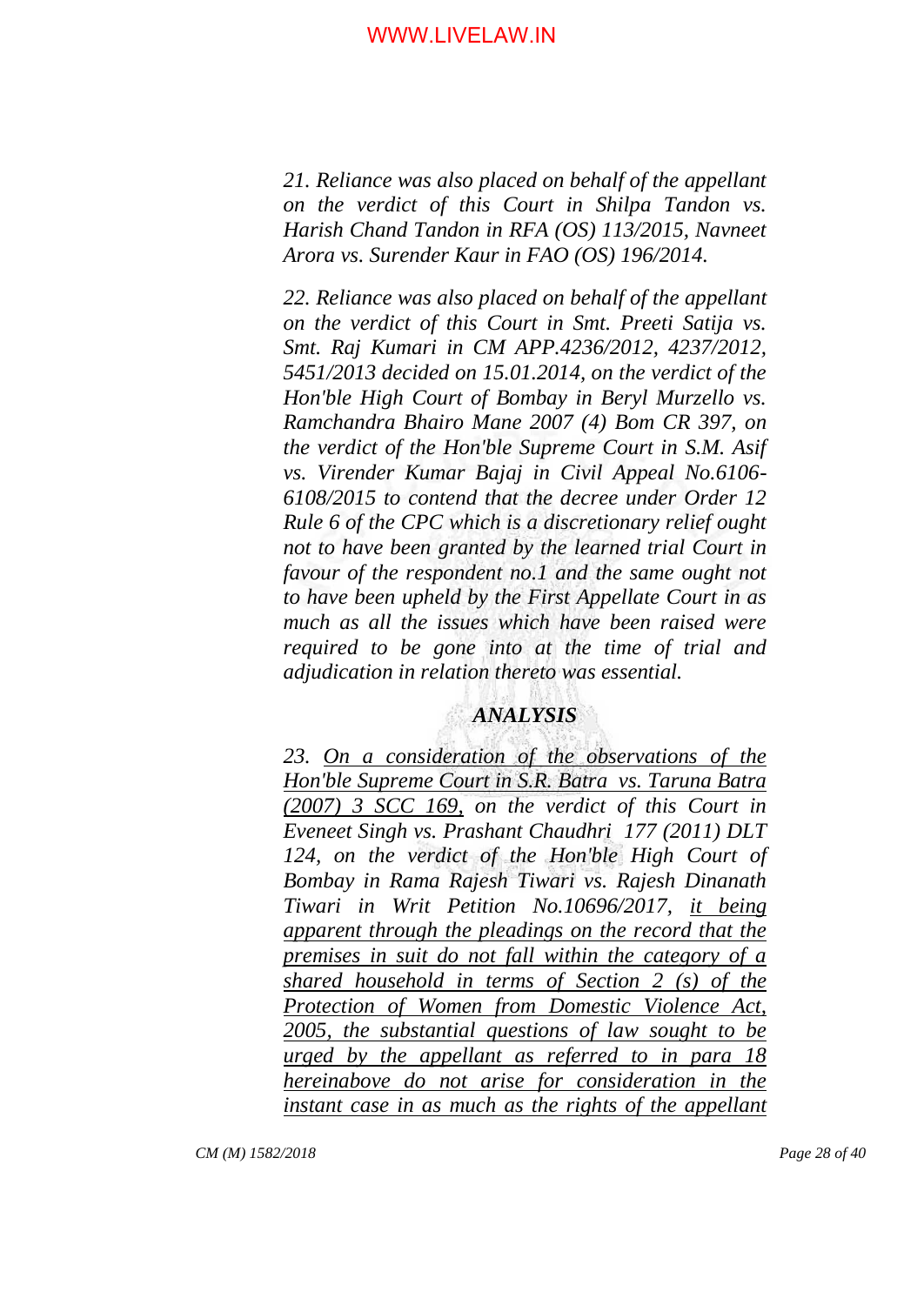*and her daughter to live in the premises belonging to the respondent no.1 i.e. the plaintiff did not exist beyond the mere licence given to the parents of Aveka to live in the same, which has already been terminated.*

*24. However, as rightly observed by the First Appellate Court, the appellant being the wife of the defendant no.2/respondent no.2 herein is entitled to live in accommodation commensurate to that in which she lives presently with her child for which she may avail of appropriate civil legal remedy in relation thereto or under the Protection of Women from Domestic Violence Act, 2005 for which there is no embargo."*

Thus, the ld. Single Judge was of the opinion that the premises in the case would not constitute a "shared household" but the Court gave her permission to avail of proceedings for alternate accommodation. *Dr. Rachna Khanna Singh's(supra)* case arose out of a civil suit for possession.

31. In *Shachi Mahajan (supra)* the ld. Single Judge of this Court held that documents on record showed that the daughter-in-law was sharing the kitchen and common areas. However, since the suit property has been sold during the pendency of the proceedings, various directions including the directions for procuring an alternate residence for the daughter-in-law along with some amount to be deposited was passed by the Court.

# *Bombay High Court judgments*

*CM (M) 1582/2018 Page 29 of 40* 32. In *Mrs. Sarika Mahendra Sureka v. Mr. Mahendra & Anr. [Appeal from order No.910 of 2014 decided on 19th September 2016],* the divorce proceedings between the son and daughter-in-law were pending. The Family Court had granted interim protection to the daughter-in-law, thus, at the interim stage the Bombay High Court had thought it appropriate not to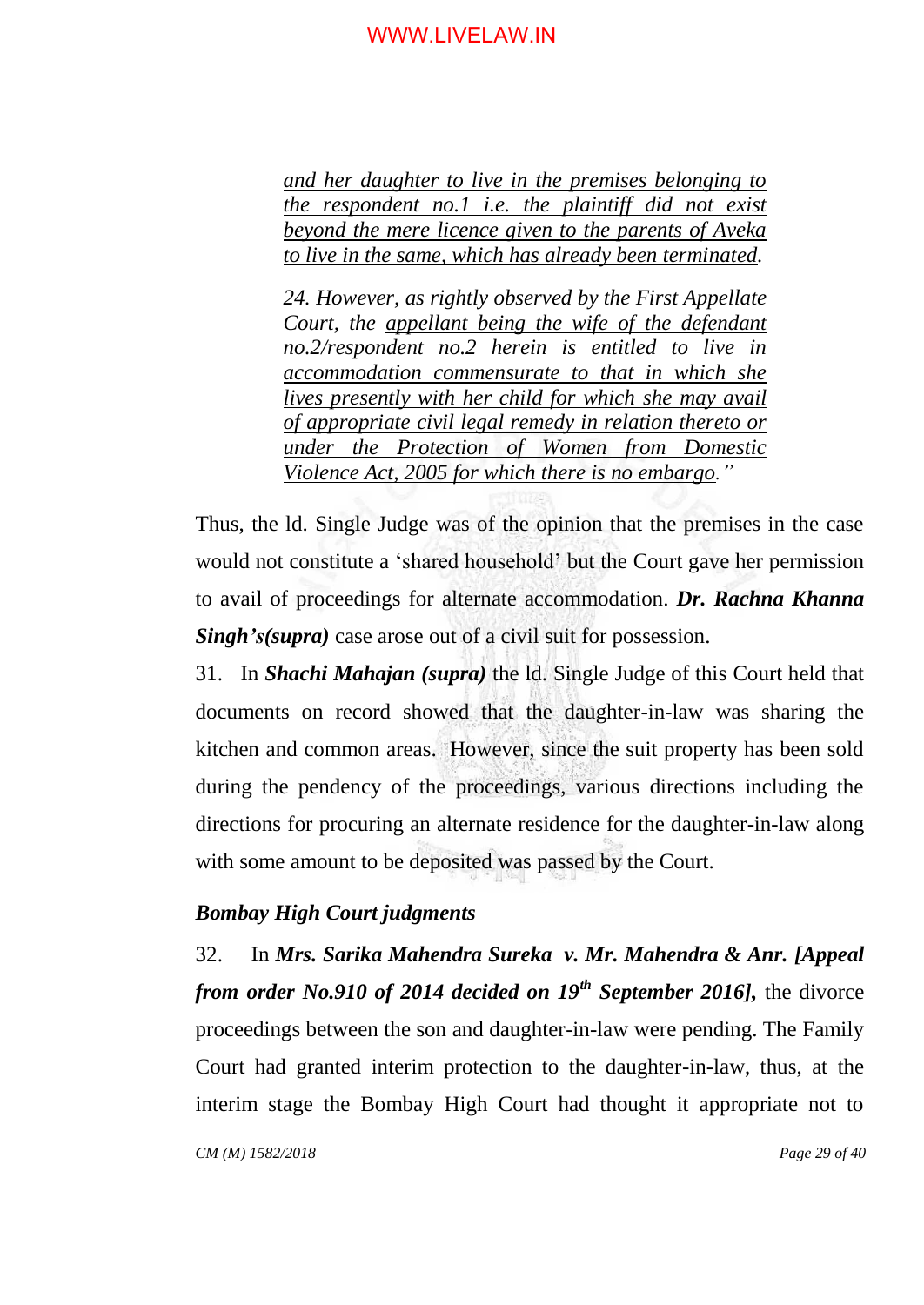protect her possession. The Bombay High Court distinguished *Taruna Batra (supra)* in this case and followed *Preeti Satija (supra)* of the Delhi High Court.

33. In *Roma Rajesh Tiwari v. Rajesh Dinanath Tiwari, [Writ Pet. No.10696 of 2017 decided on 12th October, 2017]*, again the Bombay High Court held that the title or right in property is not of relevance in the DV Act as the wife"s right to reside in the matrimonial home cannot be defeated if the same does not belong to the husband. It further held once it is a "shared household' and they were in a matrimonial relationship, the wife gets a right to reside. The Bombay High Court held that the shifting of the son from the residence was a ploy. The house where the daughter-in-law resides would have to be considered as matrimonial home or 'shared household' under Section 2(s) of the DV Act. The Court observed as under:

"18...

*The question of title or proprietary right in the property is not at all of relevance, when the provisions of the DV Act; especially Section 19 thereof, are to be considered. As a matter of fact, it needs to be emphasized that, as the wife"s right to reside in the matrimonial home was being defeated on this very ground that the house does not belong to the husband or does not stand in his name, this DV Act was brought in the Statute Book with the specific and clear language and the unequivocal Clause that the "title of the husband or that of the family members to the said flat", is totally irrelevant. It is also irrelevant whether the Respondent has a legal or equitable interest in the shared household. The moment it is proved that it was a shared household, as both of them had, in their matrimonial relationship, i.e. domestic relationship, resided together there and in this case, upto the disputes arose, it follows that the Petitioner-wife gets* 

*CM (M) 1582/2018 Page 30 of 40*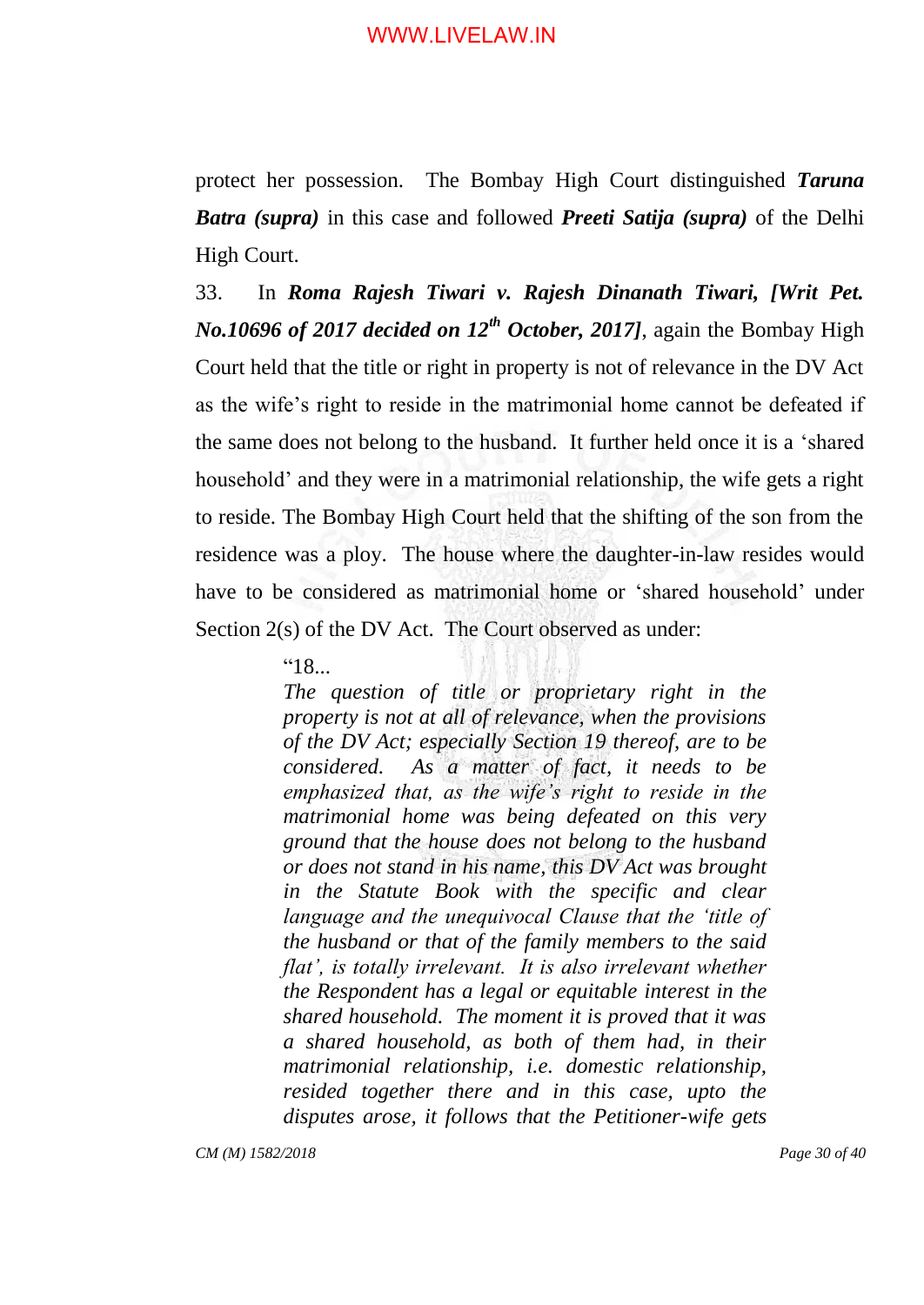*right to reside therein and, therefore, to get the order of interim injunction, restraining Respondent-husband from dispossessing her, or, in any other manner, disturbing her possession from the said flat."*

These two cases arose out of a civil suit and notice of motion seeking injunction and a petition for divorce, respectively.

34. In *Dattatrey Shivaji Mane v. Lilabai Shivaji Mane and Ors. AIR 2018 Bom 229***,** the Bombay High Court was considering an order passed by the maintenance tribunal under the PSC Act, in a writ petition. The Court observed therein that the petition of the daughter-in-law under the DV Act was dismissed for default. The Court then considered the decision of the Delhi High Court in *Sunny Paul (Supra)* and held that once the senior citizen is the owner of the property, the possession of the senior citizen cannot be interfered with. Thus, the tribunal"s order directing the son and his family to vacate the property was upheld. In this judgment the objects and reasons of the PSC Act were considered in detail by the Court. Thus, the view of the Bombay High Court is that the question of title or proprietary right is of no relevance.

# *Kerala High Court*

35. In *Hashir v. Shima ILR 2015 (2) Kerala 855,* the Kerala High Court was considering the provisions of the DV Act and the definition of "shared household" and followed the judgment of the Supreme Court in *Taruna Batra (supra)* to hold that a residence belonging to the in-laws would not be a "shared household".

#### *Punjab and Haryana High Court*

*CM (M) 1582/2018 Page 31 of 40* 36. In two judgments, i.e., *Major Harmohinder Singh v. State of Punjab*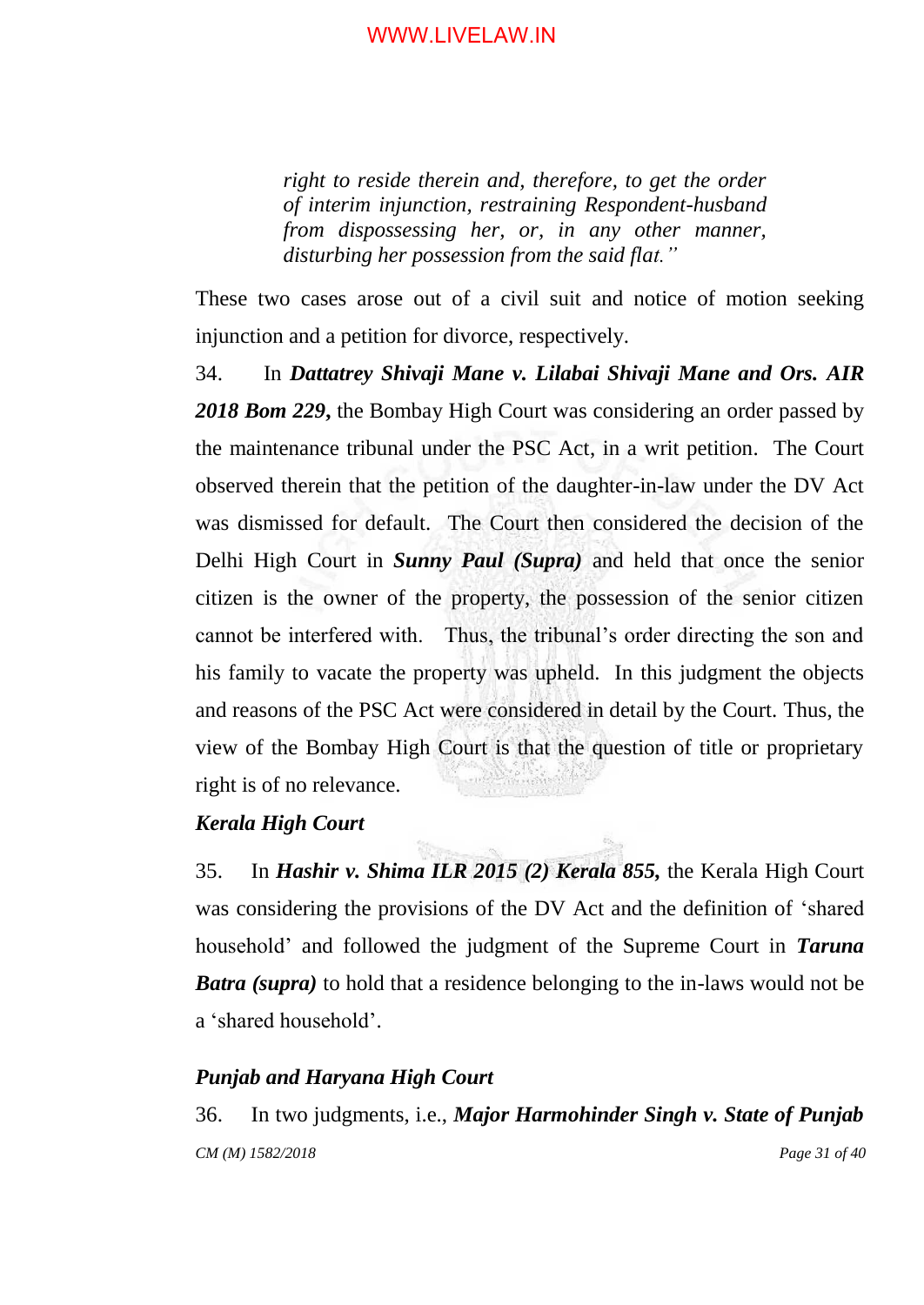*& Ors. (LPA No. 1588 of 2014 decided on 14.10.2014) and Hamina Kang v. District Magistrate (U.T.) and Ors 2016(2) Crimes 517 (P&H),* the Punjab and Haryana High Court considered the DV Act and the PSC Act. In *Harmohinder Singh (supra),* the Court observed as under:

> *"The provisions of the Act of 2007 and the Act of 2005, referred to above, cannot be used for cross purposes, one annihilating the other. A parent who invokes the provisions of the Act of 2007 cannot create a situation that makes irrelevant the right of a female for securing a protection which is guaranteed under the Act of 2005. The provisons of the protection which is contemplated under Chapter V is an empowering provision for the welfare of a senior citizen that must be read cohesively that the right of a woman to be protected which is guaranteed under the Act of 2005."*

The Court upheld the right of the divorced wife who was given protection under the DV act. Thus, the rights of the in-laws to invoke the PSC Act was recognised.

37. However, subsequently, in *Hamina Kang(supra)* an order of the tribunal under the PSC Act was considered in the context of the daughter-inlaw who had filed a petition under the DV Act. The Court considered the objects and purposes of the 2007 Act. The Single Judge of the Punjab and Haryana High Court reviewed various judgments including *Taruna Batra (supra)***,** *Vimal Ben(supra), Navneet Arora (supra), Preeti Satija (supra)* and *Hashir (supra)* of the Kerala High Court. The provisions of the PSC and the DV Act were considered. The Court finally agreed with the view of the Kerala High Court and differed from the view of the Delhi High Court. It concluded that a house owned by a father-in-law is not a "shared household' in which the daughter-in-law has a right of residence. The Court

*CM (M) 1582/2018 Page 32 of 40*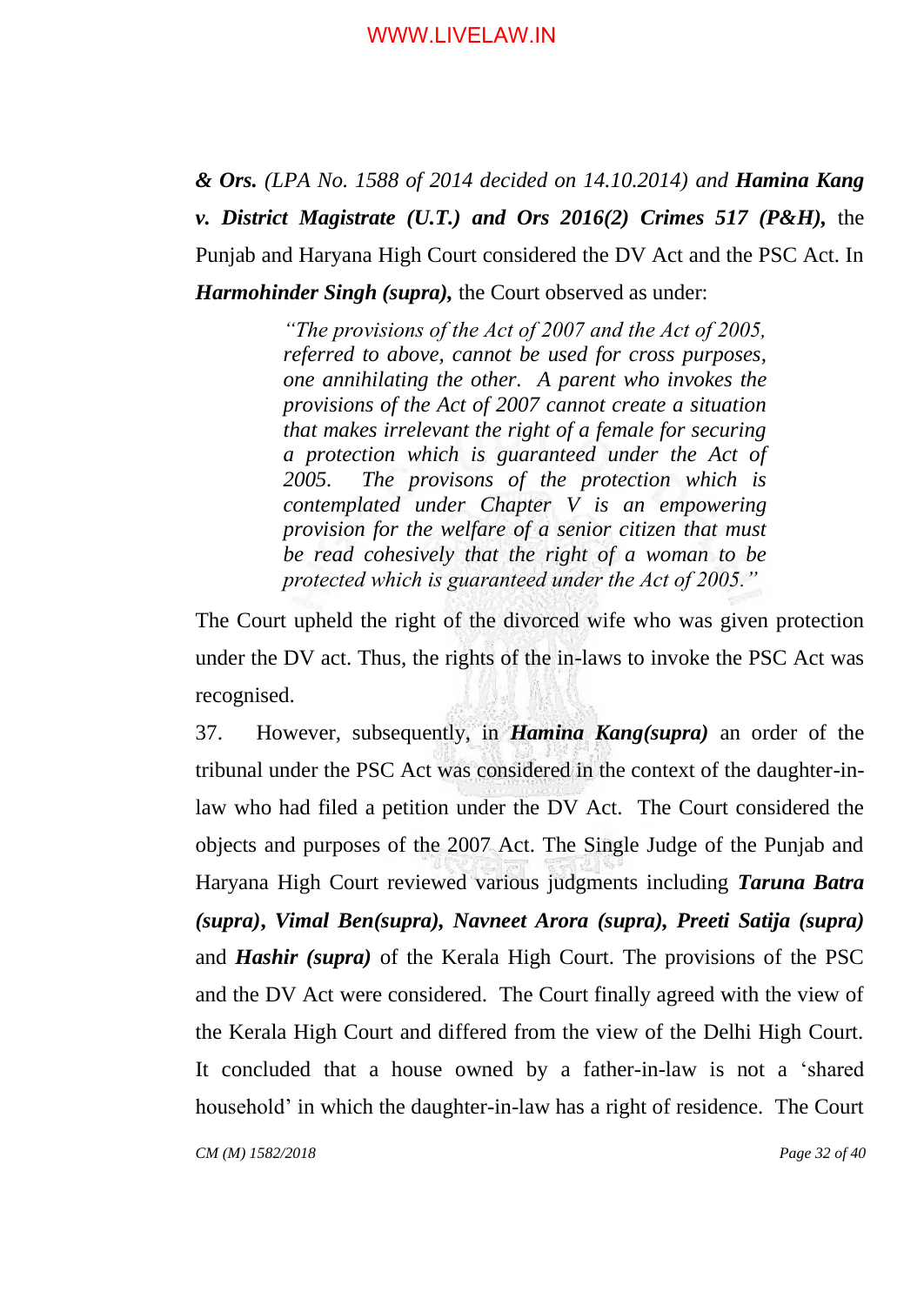observed that no right of the 2005 DV Act is sought to be nullified by the PSC Act. A *status quo* order had been passed in the DV Act. However, finally, the Court directed the in-laws to pay a sum of Rs. 25,000 /- per month to their daughter-in-law for a period of one year and permitted her to seek remedies against her husband.

#### *Gujarat High Court*

38. In *Jayantram Vallabhdas Meswania v. Vallabhdas Govindram Meswania AIR 2013 Guj 160,* the tribunal under the PSC Act had directed the son to hand over possession to his father. The Court again considered the provisions of the PSC Act and held that a father who is not earning and has no money to sustain can make an application under Section 5 of the Act to claim maintenance since the son is in possession of the property of the father and is not taking sufficient care and not providing sufficient maintenance. Thus, the father is entitled to have his own income from the property and the order of eviction from the son was upheld.

# *Analysis of case law*

39. The analysis of the decisions by various High Courts shows that after the judgment of *Taruna Batra (supra)* by the Supreme Court which dealt with the DV Act, there have been divergent views taken in the manner in which *Taruna Batra* is to be applied. The Delhi High Court in *Navneet Arora (supra)*  distinguished *Taruna Batra* and held that *Taruna Batra* would be applicable only in the facts where the son and daughter in law were not residing as members of the `shared household" since the residence and kitchen were separated. Similar view is taken in *Preeti Satija (supra)* by the Division Bench of Delhi High Court. However, in *Shumita Didi Sandhu* (supra) it was held that in-laws home would not be a "shared household.

*CM (M) 1582/2018 Page 33 of 40*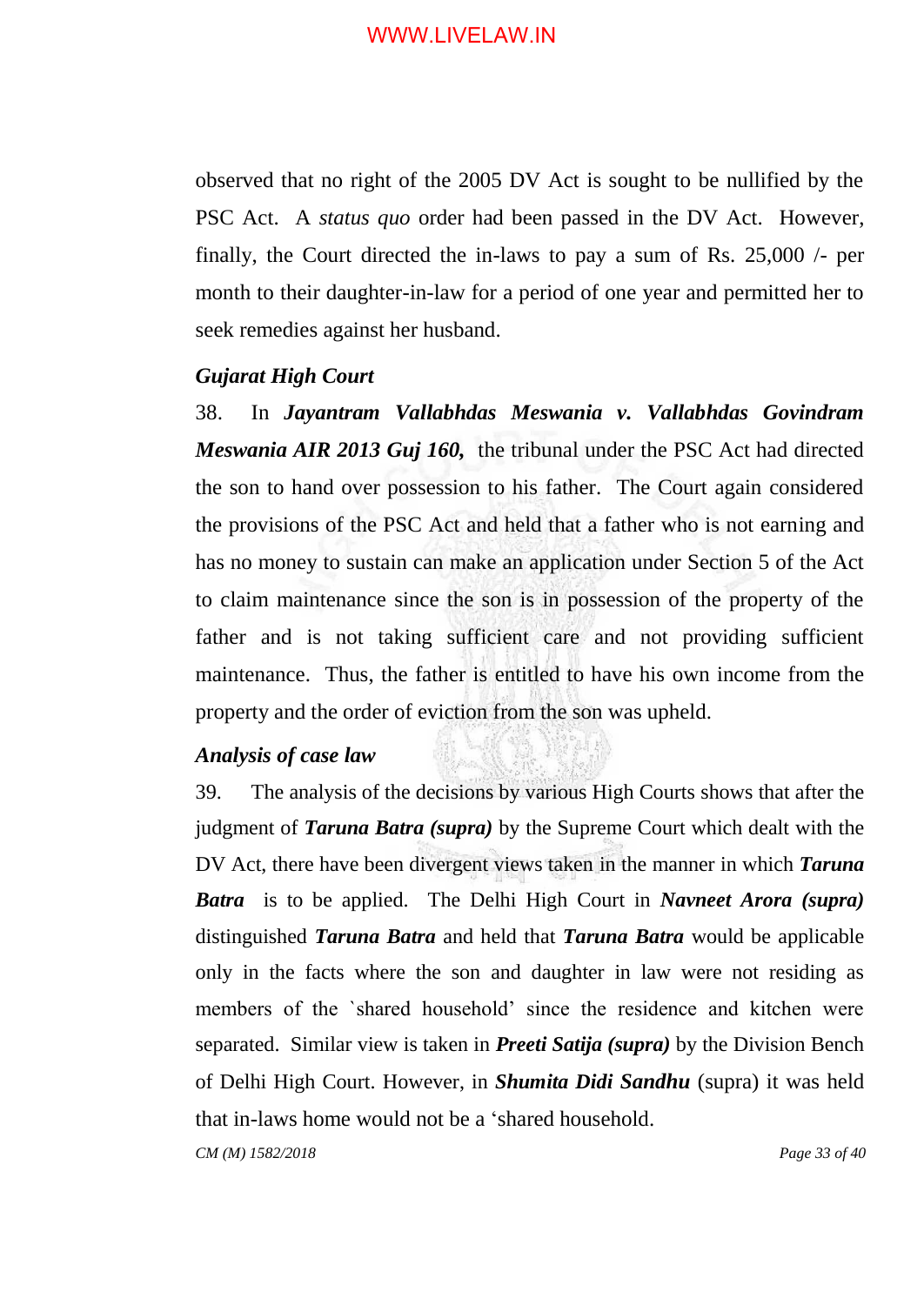40. The Kerala High Court in *Hashir (supra)* held that the manner in which the Delhi High Court distinguishes *Taruna Batra (supra)* would not be correct inasmuch as the Supreme Court has clearly laid down the principles of defining `shared household" in *Taruna Batra (supra)*. The Punjab and Haryana High Court in *Hamina Kang v. District Magistrate (U.T.) and Ors (supra)* agreed with the view of the Kerala High Court in *Hashir (supra)* and followed the view of the Supreme Court in *Taruna Batra (supra)*.

# *The Provisions of the two Acts*

41. The judgments and decisions of various Courts discussed above are not exhaustive in nature.

42. The DV Act was enacted in 2005 and has been the subject matter of innumerable decisions. One of the objects of the DV Act is to provide for the rights of women to reside in their "matrimonial home" or "shared household" irrespective of whether their husband or the in-laws have a title to the property. The DV Act, thus, protects one of the three basic necessities of human life – viz. shelter, for the woman. Thus, in several proceedings, the right of the daughter-in-law to reside in her "matrimonial home" or "shared household" has been recognised.

43. The PSC Act of 2007 was not the subject matter of the Supreme Court decisions either in *Taruna Batra (supra)* or in *Vimal Ben (supra)*. The said Act has been enacted to provide maintenance to parents and senior citizens. The purpose of this Act is to ensure that parents and senior citizens are not subjected to harassment by their children in any manner. An obligation has been cast on the children to maintain senior citizens if the said children are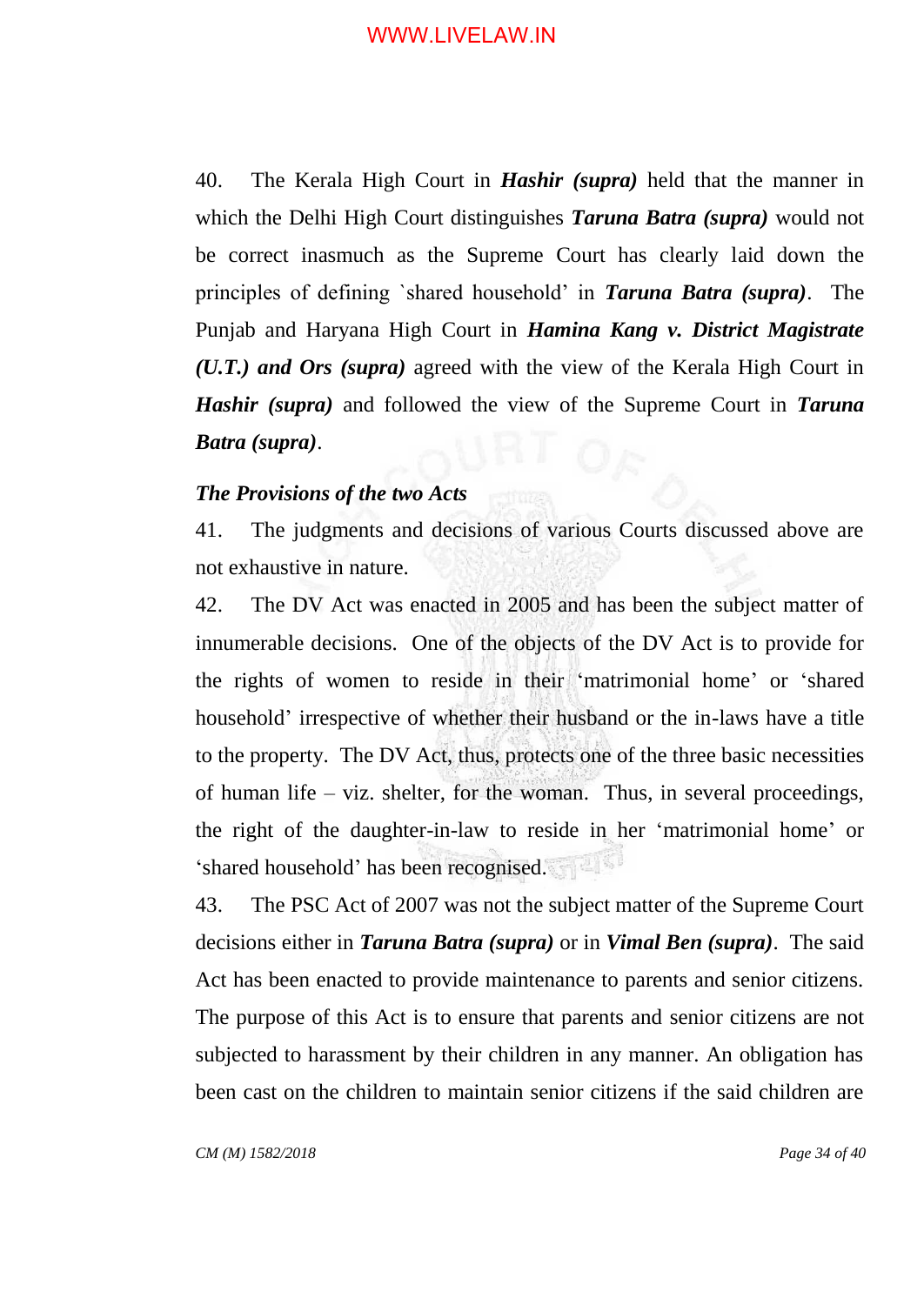in possession of the property of the parent or lay claims to inherit the property of the parents. This is clear from a reading of Section 4(4) of the PSC Act which reads as under:

> *"(4) Any person being a relative of a senior citizen and having sufficient means shall maintain such senior citizen provided he is in possession of the property of such senior citizen or he would inherit the property of such senior citizen:*

> *Provided that where more than one relatives are entitled to inherit the property of a senior citizen, the maintenance shall be payable by such relative in the proportion in which they would inherit his property."*

A specific maintenance tribunal has also been constituted under Section 7 for senior citizens to make applications for maintenance. The whole purpose of this Act is to ensure that children do not simply take control of the assets of their parents while ignoring their well-being. In Delhi, the Delhi Maintenance and Welfare of Parents and Senior Citizens Rules, 2009 has also been enacted which permits impleadment of children and relatives. Standards have been set out in the rules for payment of maintenance. These Rules have been amended from time to time.

44. The question, however, is as to how the objectives and provisions of these two Acts are to operate, considering the overlapping nature of the relationships which they seek to govern. Both are special statutes. While, the daughter-in-law"s right to residence and a roof over her head is extremely important, the parent's right to enjoy their own property and earn income from the same is also equally important. There can be multitudinal situations which may arise before Courts wherein a view would have to be taken as to which rights are to be preferred over the other. This is so

*CM (M) 1582/2018 Page 35 of 40*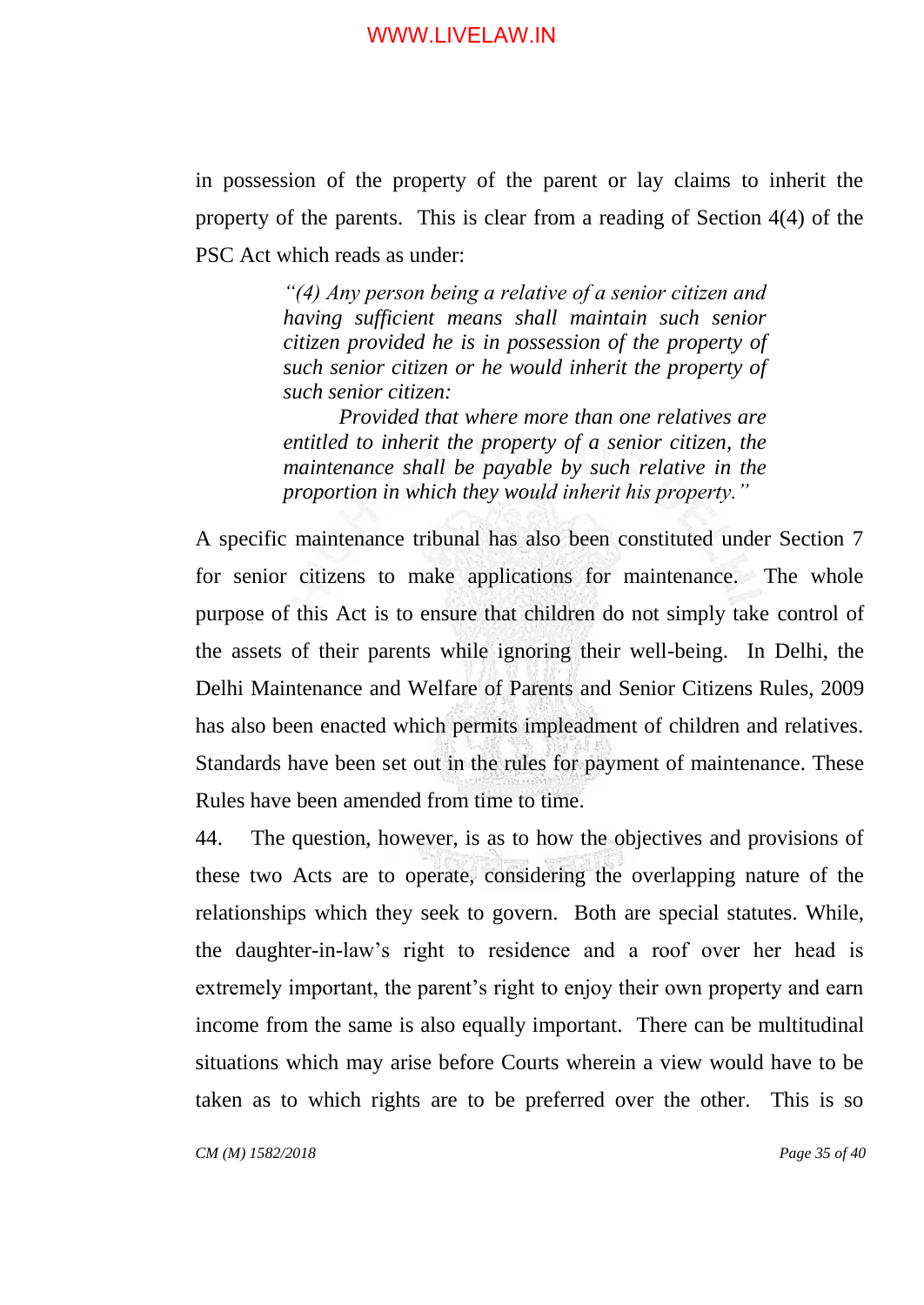because as captured in paragraph 4 above there are various categories of cases and various fact situations wherein these disputes would arise.

45. Though, in *Taruna Batra (supra)* the Supreme Court did not have the occasion to consider the later enacted PSC Act, 2007, the Court struck a balance between the rights of the parents/ in-laws and the rights of the daughter-in-law by holding that the "shared household" would not include property belonging to the relatives of the husband namely, the in-laws.

46. However, later decisions of various High Courts have, while giving divergent opinions on the concept of `shared household", followed one uniform pattern in order to protect the daughter-in-law and to provide for a dignified roof/ shelter for her. The question then arises as to whether the obligation of providing the shelter or roof is upon the in-laws or upon the husband of the daughter-in-law i.e., the son. Some broad guidelines as set out below, can be followed by Courts in order to strike a balance between the PSC Act and the DV Act:

1. The court/tribunal has to first ascertain the nature of the relationship between the parties and the son's/ daughter's family.

2. If the case involves eviction of a daughter in law, the court has to also ascertain whether the daughter-in-law was living as part of a joint family.

3. If the relationship is acrimonious, then the parents ought to be permitted to seek eviction of the son/daughter-in-law or daughter/sonin-law from their premises. In such circumstances, the obligation of the husband to maintain the wife would continue in terms of the principles under the DV Act.

*CM (M) 1582/2018 Page 36 of 40* 4. If the relationship between the parents and the son are peaceful or if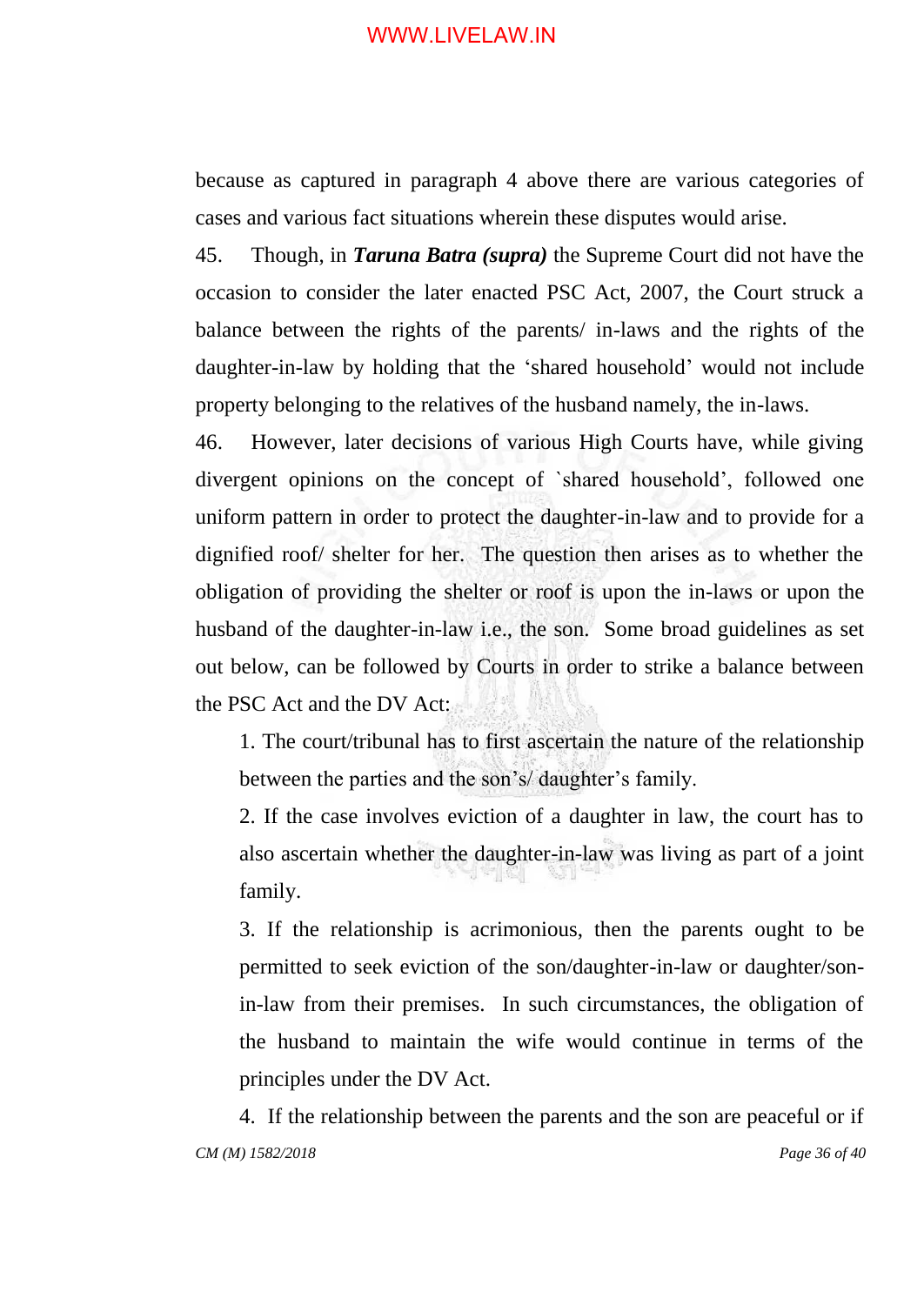the parents are seen colluding with their son, then, an obligation to maintain and to provide for the shelter for the daughter-in-law would remain both upon the in-laws and the husband especially if they were living as part of a joint family. In such a situation, while parents would be entitled to seek eviction of the daughter-in-law from their property, an alternative reasonable accommodation would have to be provided to her.

5. In case the son or his family is ill-treating the parents then the parents would be entitled to seek unconditional eviction from their property so that they can live a peaceful life and also put the property to use for their generating income and for their own expenses for daily living.

6. If the son has abandoned both the parents and his own wife/children, then if the son's family was living as part of a joint family prior to the breakdown of relationships, the parents would be entitled to seek possession from their daughter-in-law, however, for a reasonable period they would have to provide some shelter to the daughter-in-law during which time she is able to seek her remedies against her husband.

# *On facts of the present case*

*CM (M) 1582/2018 Page 37 of 40* 47. The present suit does not specifically arise out of any proceedings under the DV Act nor under the PSC. Act. It is a civil suit for mandatory injunction, wherein, the relief being sought is in effect for eviction of the daughter-in-law. There is a dispute as to whether the son is actually living with the parents or not. The property does not even belong to the parents/ in-laws and in fact belongs to the maternal grand parent *(Nana)* of the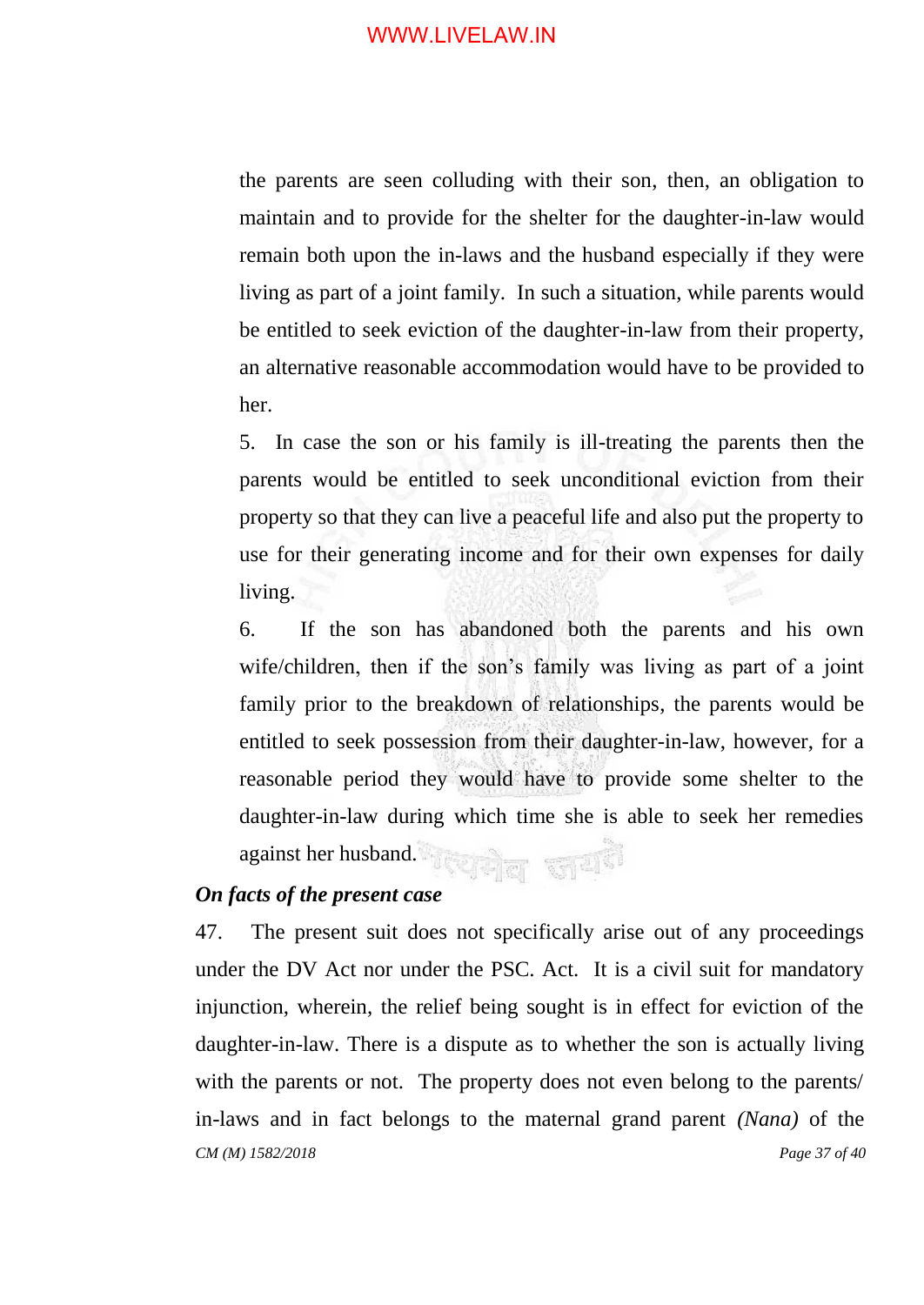husband of the Defendant i.e., the father-in-law of the Plaintiff Shri Vinay Varma. By any stretch of imagination, this property cannot constitute `shared household" under Section 2 (s) of the DV Act. Insofar as the question of admission under Order XII Rule 6 CPC is concerned, this Court holds that there has been no admission by the daughter-in-law who has clearly challenged the rights of the father-in-law to maintain the suit.

48. Keeping in mind the provisions of the PSC Act as well, the Plaintiff does have a right to secure a peaceful life for himself and his wife. However, there is no doubt that the son is now living with his grandparents which is the best case of the Plaintiff. Thus, the relationship between the inlaws and the parents and the son does not seem to be acrimonious. The daughter-in-law was clearly living with her in-laws and her husband till disputes arose between her and her husband.

49. Under these circumstances, I am of the opinion that a mechanism would have to be devised to ensure that both the in-laws and the daughter-in-law live peacefully while the matrimonial disputes are resolved. The property in which the daughter-in-law has been residing is located in a posh South Delhi Colony of Safdarjung Enclave. She is occupying the property and she has no children. The relationship between the parties is not congenial. Considering this factual background, the following directions are issued;

1. The Plaintiff - Mr. Vinay Varma/ his son Mr. U.K. Varma shall jointly or severally pay a total sum of Rs.50,000/- per month to the daughter-inlaw in order to enable her to identify a commensurate residence for herself.

2. The said sum shall be paid to the daughter-in-law on a monthly basis on or before the tenth of every month directly into her bank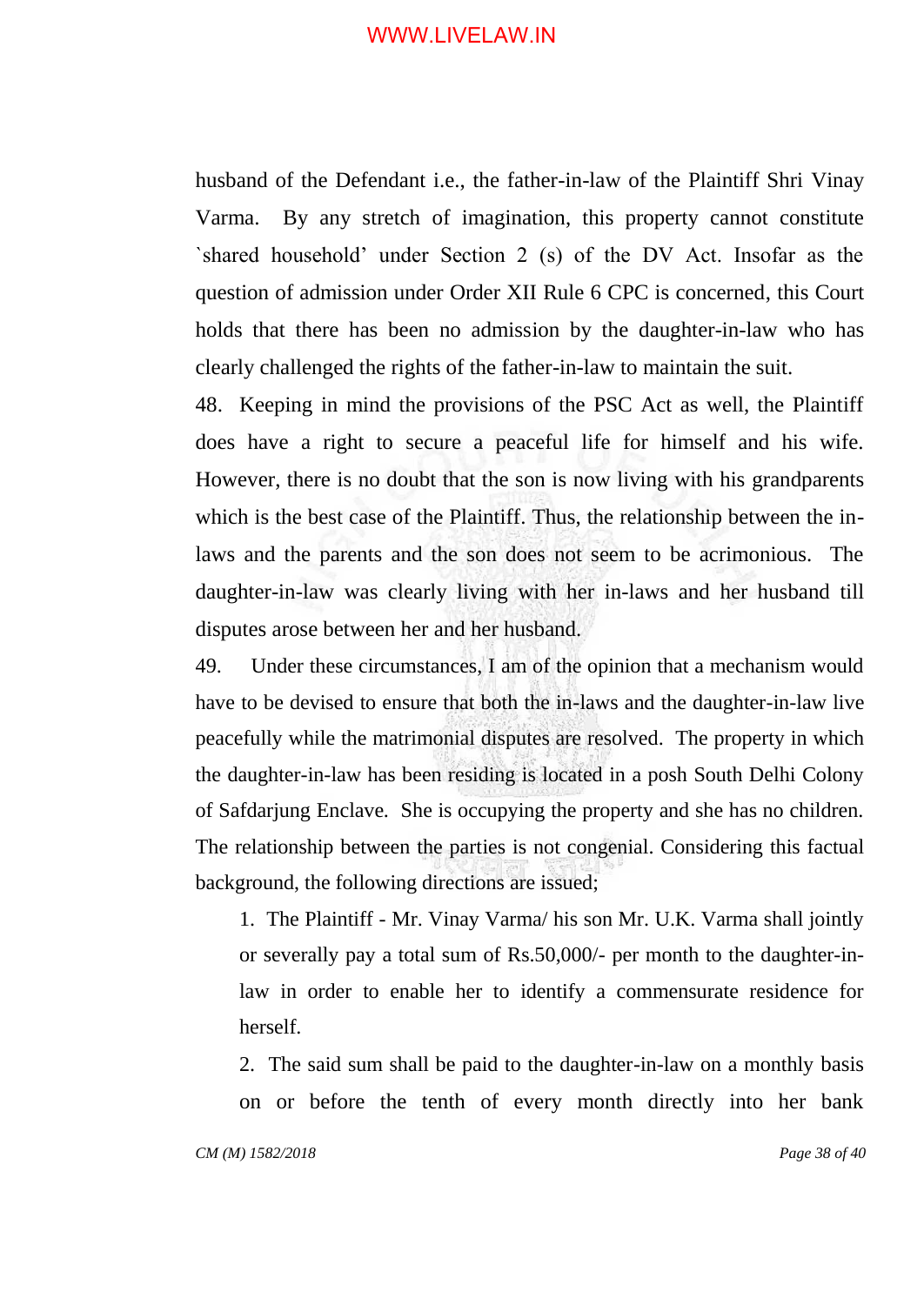account.

3. Upon the said payment being commenced, the daughter-in-law – Defendant would vacate the suit property within a period of three months.

50. Though the present is a civil suit, this Court observes that the said two statutes i.e., the DV Act and the PSC Act, would have to be borne in mind while passing orders, maintaining the balance between two warring parties, namely the parents/in-laws and children/their families. The conflict between the rights of the parents and the rights of the daughter-in-law which have arisen out of the DV Act and the PSC Act requires to be resolved. The facts of each case are different as there could be cases where the parents or senior citizens do not wish to permit their son and daughter-in-law to continue in their property due to issues of acrimony and misunderstanding. In such cases also, the provisions of the DV Act may be invoked by the son/daughter-in-law subjecting the parents to enormous suffering and frustration. While the right of residence of the daughter-in-law is to be recognized, the same also needs to be balanced depending upon the facts of each case with the right of the peaceful living of the parents as well. In several cases, these rights have conflicted with each other and they have flooded the Criminal and Civil Courts in abundance.

*CM (M) 1582/2018 Page 39 of 40* 51. The judgment of the Division Bench of this Court in *Preeti Satija (supra)* has been challenged before the Supreme Court in Civil Appeal No.9723/2014. Thereafter, *in Shabnam Ahmed v. Union of India & Ors. in Writ Petition (Crl.) No.228/2019,* the Supreme Court is also considering the same issue. Considering that the issues are now pending adjudication before the Supreme Court, in the present case, certificate of fitness to appeal